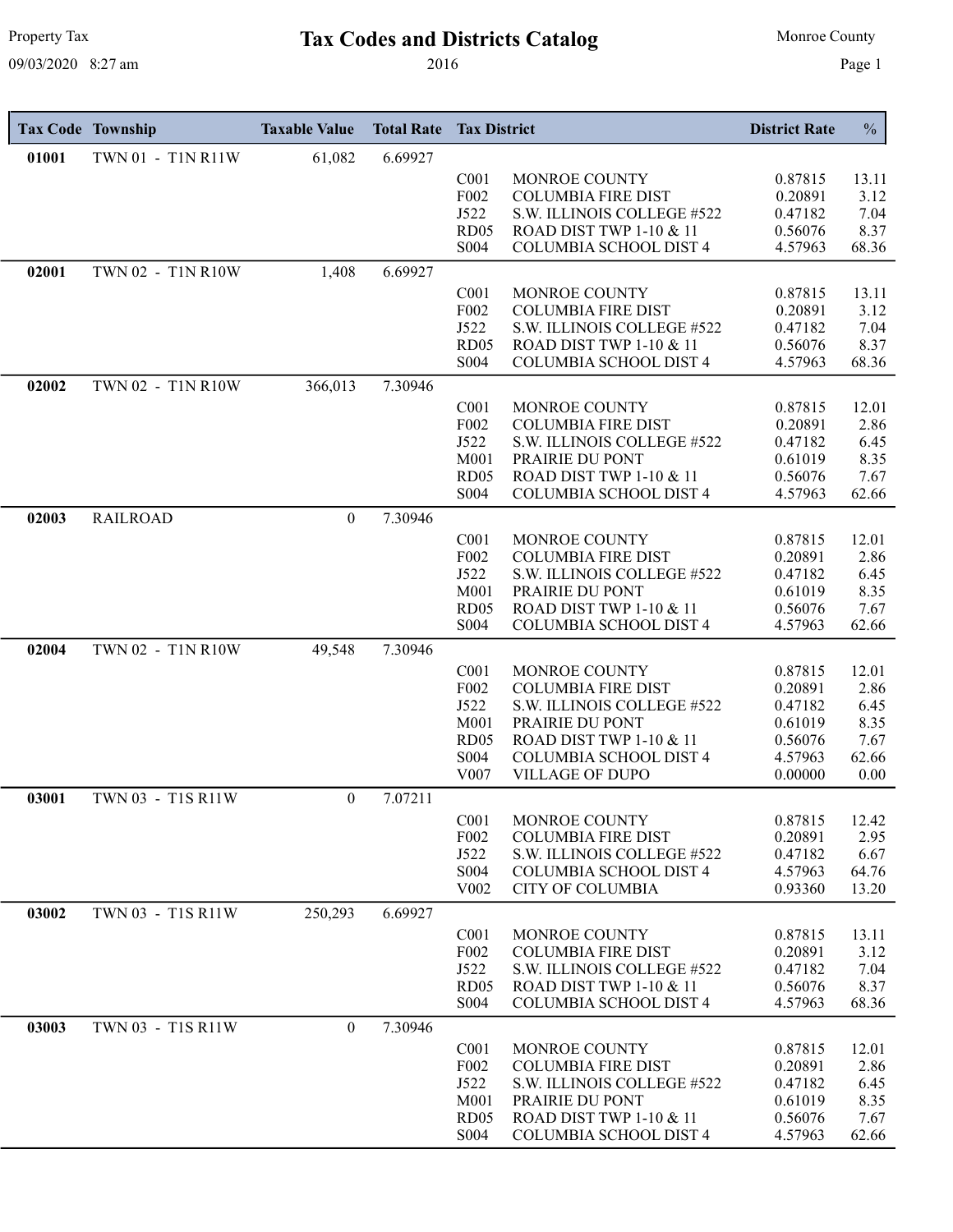# Property Tax **Tax Codes and Districts Catalog** Monroe County

|       | <b>Tax Code Township</b> | <b>Taxable Value</b> | <b>Total Rate</b> | <b>Tax District</b>      |                                                              | <b>District Rate</b> | $\frac{0}{0}$  |
|-------|--------------------------|----------------------|-------------------|--------------------------|--------------------------------------------------------------|----------------------|----------------|
| 03004 | TWN 03 - T1S R11W        | 837,072              | 8.56145           |                          |                                                              |                      |                |
|       |                          |                      |                   | C <sub>001</sub>         | MONROE COUNTY                                                | 0.87815              | 10.26          |
|       |                          |                      |                   | F002                     | <b>COLUMBIA FIRE DIST</b>                                    | 0.20891              | 2.44           |
|       |                          |                      |                   | J522                     | S.W. ILLINOIS COLLEGE #522                                   | 0.47182              | 5.51           |
|       |                          |                      |                   | M005<br>RD <sub>05</sub> | <b>COLUMBIA LEVEE</b><br>ROAD DIST TWP 1-10 & 11             | 1.86218<br>0.56076   | 21.75<br>6.55  |
|       |                          |                      |                   | S004                     | COLUMBIA SCHOOL DIST 4                                       | 4.57963              | 53.49          |
| 03005 | TWN 03 - T1S R11W        | 39,466               | 6.83406           |                          |                                                              |                      |                |
|       |                          |                      |                   | C <sub>001</sub>         | MONROE COUNTY                                                | 0.87815              | 12.85          |
|       |                          |                      |                   | F002                     | <b>COLUMBIA FIRE DIST</b>                                    | 0.20891              | 3.06           |
|       |                          |                      |                   | J522                     | S.W. ILLINOIS COLLEGE #522                                   | 0.47182              | 6.90           |
|       |                          |                      |                   | L007                     | <b>VALMEYER LIBRARY</b>                                      | 0.11902              | 1.74           |
|       |                          |                      |                   | RD05<br>S003             | <b>ROAD DIST TWP 1-10 &amp; 11</b><br>VALMEYER SCHOOL DIST 3 | 0.56076<br>4.59540   | 8.21<br>67.24  |
|       |                          |                      |                   |                          |                                                              |                      |                |
| 03006 | TWN 03 - T1S R11W        | 266,871              | 8.69624           |                          |                                                              |                      |                |
|       |                          |                      |                   | C <sub>001</sub><br>F002 | MONROE COUNTY<br><b>COLUMBIA FIRE DIST</b>                   | 0.87815<br>0.20891   | 10.10<br>2.40  |
|       |                          |                      |                   | J522                     | S.W. ILLINOIS COLLEGE #522                                   | 0.47182              | 5.43           |
|       |                          |                      |                   | L007                     | VALMEYER LIBRARY                                             | 0.11902              | 1.37           |
|       |                          |                      |                   | M005                     | <b>COLUMBIA LEVEE</b>                                        | 1.86218              | 21.41          |
|       |                          |                      |                   | RD <sub>05</sub>         | ROAD DIST TWP 1-10 & 11                                      | 0.56076              | 6.45           |
|       |                          |                      |                   | S003                     | VALMEYER SCHOOL DIST 3                                       | 4.59540              | 52.84          |
| 03007 | <b>RAILROAD</b>          | $\Omega$             | 8.56145           |                          |                                                              |                      |                |
|       |                          |                      |                   | C <sub>001</sub>         | MONROE COUNTY                                                | 0.87815              | 10.26          |
|       |                          |                      |                   | F002<br>J522             | <b>COLUMBIA FIRE DIST</b><br>S.W. ILLINOIS COLLEGE #522      | 0.20891<br>0.47182   | 2.44<br>5.51   |
|       |                          |                      |                   | M005                     | <b>COLUMBIA LEVEE</b>                                        | 1.86218              | 21.75          |
|       |                          |                      |                   | RD05                     | ROAD DIST TWP 1-10 & 11                                      | 0.56076              | 6.55           |
|       |                          |                      |                   | S004                     | COLUMBIA SCHOOL DIST 4                                       | 4.57963              | 53.49          |
| 03008 | TWN 03 - T1S R11W        | 31,988               | 7.87471           |                          |                                                              |                      |                |
|       |                          |                      |                   | C <sub>001</sub>         | MONROE COUNTY                                                | 0.87815              | 11.15          |
|       |                          |                      |                   | F002                     | <b>COLUMBIA FIRE DIST</b>                                    | 0.20891              | 2.65           |
|       |                          |                      |                   | J522                     | S.W. ILLINOIS COLLEGE #522                                   | 0.47182              | 5.99           |
|       |                          |                      |                   | S004<br>V002             | <b>COLUMBIA SCHOOL DIST 4</b><br><b>CITY OF COLUMBIA</b>     | 4.57963<br>0.93360   | 58.16<br>11.86 |
|       |                          |                      |                   | M008                     | FISH LAKE LEVEE & DRAINAGE                                   | 0.80260              | 10.19          |
| 03009 | TWN 03 - T1S R11W        | 434,226              | 7.50187           |                          |                                                              |                      |                |
|       |                          |                      |                   | C <sub>001</sub>         | MONROE COUNTY                                                | 0.87815              | 11.71          |
|       |                          |                      |                   | F002                     | <b>COLUMBIA FIRE DIST</b>                                    | 0.20891              | 2.78           |
|       |                          |                      |                   | J522                     | S.W. ILLINOIS COLLEGE #522                                   | 0.47182              | 6.29           |
|       |                          |                      |                   | RD <sub>05</sub>         | ROAD DIST TWP 1-10 & 11                                      | 0.56076              | 7.47           |
|       |                          |                      |                   | S004<br>M008             | COLUMBIA SCHOOL DIST 4<br>FISH LAKE LEVEE & DRAINAGE         | 4.57963<br>0.80260   | 61.05<br>10.70 |
|       |                          |                      |                   |                          |                                                              |                      |                |
| 04001 | TWN 04 - T1S R10W        | 245,919,465          | 7.07211           |                          |                                                              |                      |                |
|       |                          |                      |                   | C <sub>001</sub><br>F002 | MONROE COUNTY<br><b>COLUMBIA FIRE DIST</b>                   | 0.87815<br>0.20891   | 12.42<br>2.95  |
|       |                          |                      |                   | J522                     | S.W. ILLINOIS COLLEGE #522                                   | 0.47182              | 6.67           |
|       |                          |                      |                   | S004                     | COLUMBIA SCHOOL DIST 4                                       | 4.57963              | 64.76          |
|       |                          |                      |                   | V002                     | <b>CITY OF COLUMBIA</b>                                      | 0.93360              | 13.20          |
| 04002 | TWN 04 - T1S R10W        | 48,157,503           | 6.69927           |                          |                                                              |                      |                |
|       |                          |                      |                   | C <sub>001</sub>         | MONROE COUNTY                                                | 0.87815              | 13.11          |
|       |                          |                      |                   | F002                     | <b>COLUMBIA FIRE DIST</b>                                    | 0.20891              | 3.12           |
|       |                          |                      |                   | J522<br>RD <sub>05</sub> | S.W. ILLINOIS COLLEGE #522<br>ROAD DIST TWP 1-10 & 11        | 0.47182              | 7.04           |
|       |                          |                      |                   | S004                     | COLUMBIA SCHOOL DIST 4                                       | 0.56076<br>4.57963   | 8.37<br>68.36  |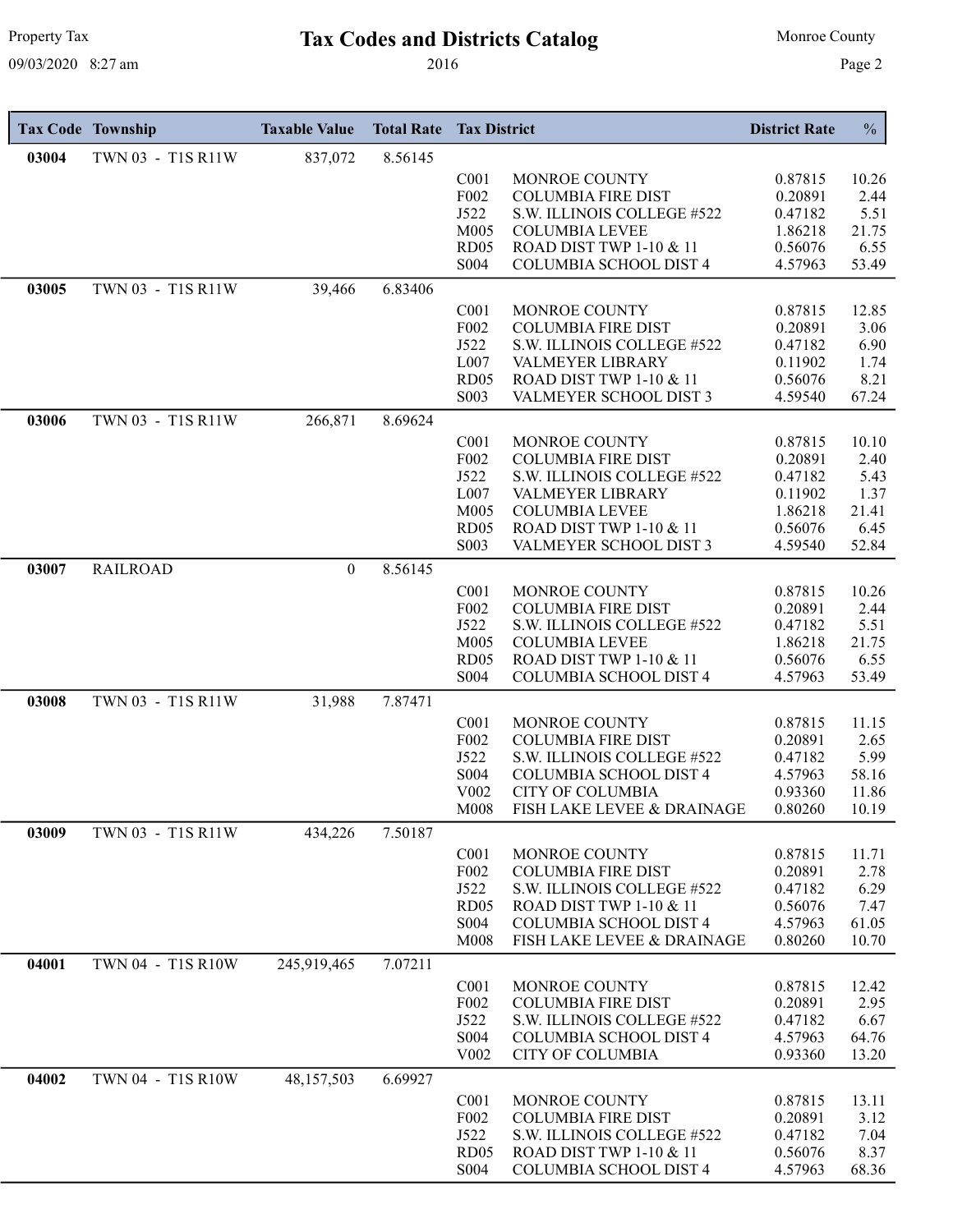# Property Tax **Tax Codes and Districts Catalog** Monroe County

|       | <b>Tax Code Township</b> | <b>Taxable Value</b> | <b>Total Rate</b> | <b>Tax District</b>      |                                                         | <b>District Rate</b> | $\frac{0}{0}$ |
|-------|--------------------------|----------------------|-------------------|--------------------------|---------------------------------------------------------|----------------------|---------------|
| 04003 | TWN 04 - T1S R10W        | 480,705              | 7.30946           |                          |                                                         |                      |               |
|       |                          |                      |                   | C <sub>001</sub>         | MONROE COUNTY                                           | 0.87815              | 12.01         |
|       |                          |                      |                   | F <sub>0</sub> 02        | <b>COLUMBIA FIRE DIST</b>                               | 0.20891              | 2.86          |
|       |                          |                      |                   | J522<br>M001             | S.W. ILLINOIS COLLEGE #522<br>PRAIRIE DU PONT           | 0.47182<br>0.61019   | 6.45<br>8.35  |
|       |                          |                      |                   | RD <sub>05</sub>         | ROAD DIST TWP 1-10 & 11                                 | 0.56076              | 7.67          |
|       |                          |                      |                   | S004                     | <b>COLUMBIA SCHOOL DIST 4</b>                           | 4.57963              | 62.66         |
| 04004 | TWN 04 - T1S R10W        | 481,566              | 8.56145           |                          |                                                         |                      |               |
|       |                          |                      |                   | C <sub>001</sub>         | MONROE COUNTY                                           | 0.87815              | 10.26         |
|       |                          |                      |                   | F002                     | <b>COLUMBIA FIRE DIST</b>                               | 0.20891              | 2.44          |
|       |                          |                      |                   | J522<br>M005             | S.W. ILLINOIS COLLEGE #522<br><b>COLUMBIA LEVEE</b>     | 0.47182              | 5.51<br>21.75 |
|       |                          |                      |                   | RD <sub>05</sub>         | ROAD DIST TWP 1-10 & 11                                 | 1.86218<br>0.56076   | 6.55          |
|       |                          |                      |                   | S004                     | <b>COLUMBIA SCHOOL DIST 4</b>                           | 4.57963              | 53.49         |
| 04005 | TWN 04 - T1S R10W        | 506,646              | 6.47296           |                          |                                                         |                      |               |
|       |                          |                      |                   | C <sub>001</sub>         | <b>MONROE COUNTY</b>                                    | 0.87815              | 13.57         |
|       |                          |                      |                   | F002                     | <b>COLUMBIA FIRE DIST</b>                               | 0.20891              | 3.23          |
|       |                          |                      |                   | J522                     | S.W. ILLINOIS COLLEGE #522                              | 0.47182              | 7.29          |
|       |                          |                      |                   | RD <sub>05</sub><br>S005 | ROAD DIST TWP 1-10 & 11<br>WATERLOO SCHOOL DIST 5       | 0.56076<br>4.35332   | 8.66<br>67.25 |
| 04006 | TWN 04 - T1S R10W        | 257,380              | 7.07211           |                          |                                                         |                      |               |
|       |                          |                      |                   | C <sub>001</sub>         | MONROE COUNTY                                           | 0.87815              | 12.42         |
|       |                          |                      |                   | F <sub>002</sub>         | <b>COLUMBIA FIRE DIST</b>                               | 0.20891              | 2.95          |
|       |                          |                      |                   | J522                     | S.W. ILLINOIS COLLEGE #522                              | 0.47182              | 6.67          |
|       |                          |                      |                   | S004                     | COLUMBIA SCHOOL DIST 4                                  | 4.57963              | 64.76         |
|       |                          |                      |                   | <b>TIFA</b>              | <b>ADMIRAL PARKWAY TIF</b><br><b>CITY OF COLUMBIA</b>   | 0.00000<br>0.93360   | 0.00<br>13.20 |
| 04007 | <b>RAILROAD</b>          | $\boldsymbol{0}$     | 6.69927           | V <sub>0</sub> 02        |                                                         |                      |               |
|       |                          |                      |                   | C <sub>001</sub>         | MONROE COUNTY                                           | 0.87815              | 13.11         |
|       |                          |                      |                   | F002                     | <b>COLUMBIA FIRE DIST</b>                               | 0.20891              | 3.12          |
|       |                          |                      |                   | J522                     | S.W. ILLINOIS COLLEGE #522                              | 0.47182              | 7.04          |
|       |                          |                      |                   | RD <sub>05</sub>         | ROAD DIST TWP 1-10 & 11                                 | 0.56076              | 8.37          |
|       |                          |                      |                   | S004                     | COLUMBIA SCHOOL DIST 4                                  | 4.57963              | 68.36         |
| 04008 | TWN 04 - T1S R10W        | 669,500              | 6.55627           |                          |                                                         |                      |               |
|       |                          |                      |                   | C <sub>001</sub>         | MONROE COUNTY                                           | 0.87815              | 13.39         |
|       |                          |                      |                   | F001<br>J522             | <b>WATERLOO FIRE DIST</b><br>S.W. ILLINOIS COLLEGE #522 | 0.30980<br>0.47182   | 4.73<br>7.20  |
|       |                          |                      |                   | <b>RD06</b>              | <b>ROAD DIST TWP 2-10</b>                               | 0.54318              | 8.28          |
|       |                          |                      |                   | S <sub>0</sub> 05        | WATERLOO SCHOOL DIST 5                                  | 4.35332              | 66.40         |
| 04009 | TWN 04 - T1S R10W        | 1,833,655            | 7.68230           |                          |                                                         |                      |               |
|       |                          |                      |                   | C <sub>001</sub>         | MONROE COUNTY                                           | 0.87815              | 11.43         |
|       |                          |                      |                   | F <sub>002</sub><br>J522 | <b>COLUMBIA FIRE DIST</b><br>S.W. ILLINOIS COLLEGE #522 | 0.20891<br>0.47182   | 2.72<br>6.14  |
|       |                          |                      |                   | M001                     | PRAIRIE DU PONT                                         | 0.61019              | 7.94          |
|       |                          |                      |                   | S004                     | COLUMBIA SCHOOL DIST 4                                  | 4.57963              | 59.62         |
|       |                          |                      |                   | V <sub>0</sub> 02        | <b>CITY OF COLUMBIA</b>                                 | 0.93360              | 12.15         |
| 04010 | TWN 04 - T1S R10W        | 4,216                | 7.30946           |                          |                                                         |                      |               |
|       |                          |                      |                   | C <sub>001</sub>         | MONROE COUNTY                                           | 0.87815              | 12.01         |
|       |                          |                      |                   | F002                     | <b>COLUMBIA FIRE DIST</b>                               | 0.20891              | 2.86          |
|       |                          |                      |                   | J522<br>M001             | S.W. ILLINOIS COLLEGE #522<br>PRAIRIE DU PONT           | 0.47182<br>0.61019   | 6.45<br>8.35  |
|       |                          |                      |                   | RD <sub>05</sub>         | ROAD DIST TWP 1-10 & 11                                 | 0.56076              | 7.67          |
|       |                          |                      |                   | S004                     | <b>COLUMBIA SCHOOL DIST 4</b>                           | 4.57963              | 62.66         |
|       |                          |                      |                   | V007                     | VILLAGE OF DUPO                                         | 0.00000              | 0.00          |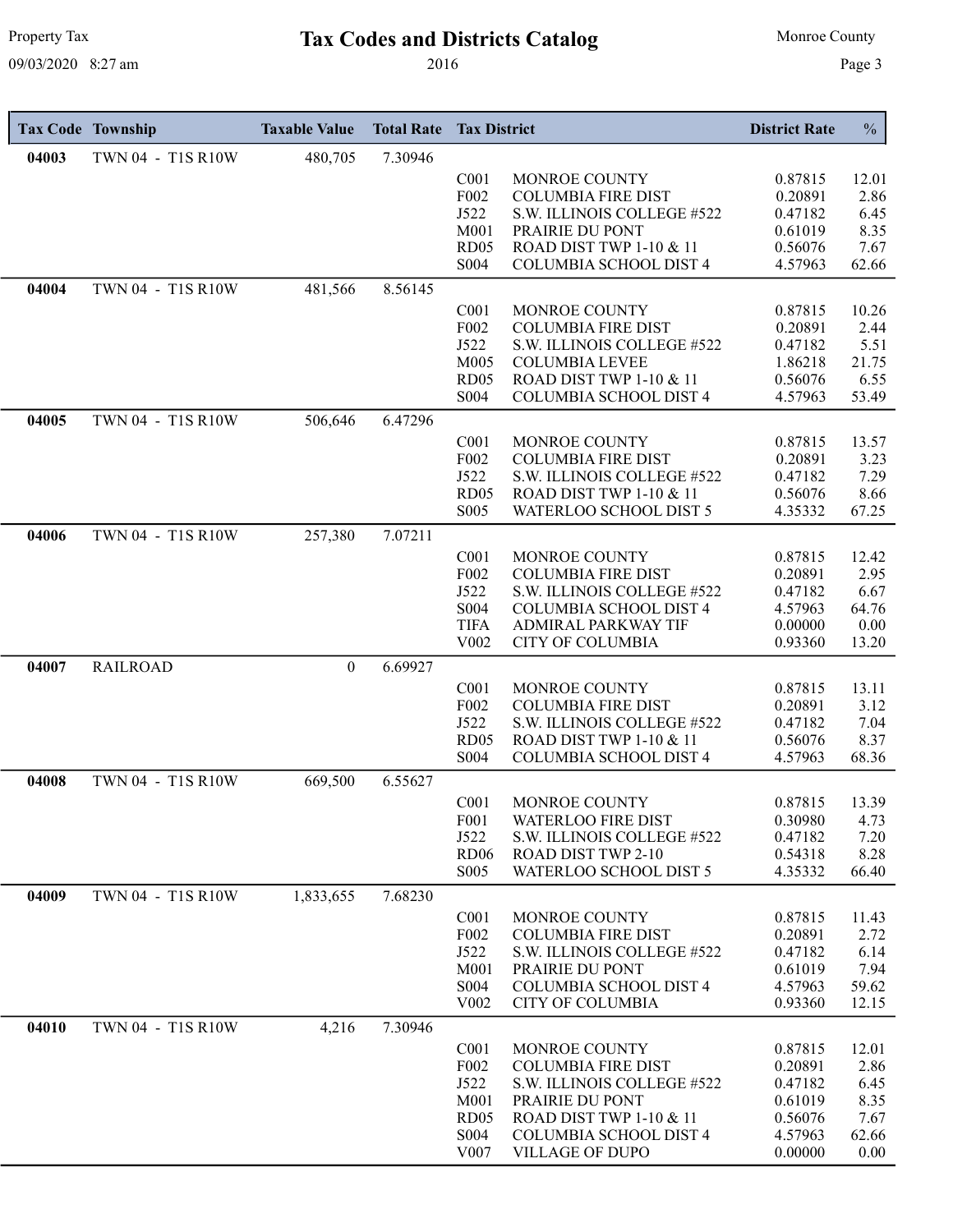# Property Tax **Tax Codes and Districts Catalog** Monroe County

|       | <b>Tax Code Township</b> | <b>Taxable Value</b> | <b>Total Rate</b> | <b>Tax District</b>      |                                                         | <b>District Rate</b> | $\frac{0}{0}$ |
|-------|--------------------------|----------------------|-------------------|--------------------------|---------------------------------------------------------|----------------------|---------------|
| 04011 | TWN 04 - T1S R10W        | 5,630,593            | 7.87471           |                          |                                                         |                      |               |
|       |                          |                      |                   | C <sub>001</sub>         | MONROE COUNTY                                           | 0.87815              | 11.15         |
|       |                          |                      |                   | F002                     | <b>COLUMBIA FIRE DIST</b>                               | 0.20891              | 2.65          |
|       |                          |                      |                   | J522                     | S.W. ILLINOIS COLLEGE #522                              | 0.47182              | 5.99          |
|       |                          |                      |                   | S004                     | <b>COLUMBIA SCHOOL DIST 4</b>                           | 4.57963              | 58.16         |
|       |                          |                      |                   | V002                     | <b>CITY OF COLUMBIA</b>                                 | 0.93360              | 11.86         |
|       |                          |                      |                   | M008                     | FISH LAKE LEVEE & DRAINAGE                              | 0.80260              | 10.19         |
| 04012 | TWN 04 - T1S R10W        | 262,472              | 7.50187           |                          |                                                         |                      |               |
|       |                          |                      |                   | C <sub>001</sub>         | MONROE COUNTY                                           | 0.87815              | 11.71         |
|       |                          |                      |                   | F002                     | <b>COLUMBIA FIRE DIST</b>                               | 0.20891              | 2.78          |
|       |                          |                      |                   | J522                     | S.W. ILLINOIS COLLEGE #522                              | 0.47182              | 6.29          |
|       |                          |                      |                   | RD05                     | <b>ROAD DIST TWP 1-10 &amp; 11</b>                      | 0.56076              | 7.47          |
|       |                          |                      |                   | S004                     | <b>COLUMBIA SCHOOL DIST 4</b>                           | 4.57963              | 61.05         |
|       |                          |                      |                   | M008                     | FISH LAKE LEVEE & DRAINAGE                              | 0.80260              | 10.70         |
| 04013 | TWN 04 - T1S R10W        | $\overline{0}$       | 7.07211           |                          |                                                         |                      |               |
|       |                          |                      |                   | C <sub>001</sub>         | MONROE COUNTY                                           | 0.87815              | 12.42         |
|       |                          |                      |                   | F002                     | <b>COLUMBIA FIRE DIST</b>                               | 0.20891              | 2.95          |
|       |                          |                      |                   | J522                     | S.W. ILLINOIS COLLEGE #522                              | 0.47182              | 6.67          |
|       |                          |                      |                   | S004                     | <b>COLUMBIA SCHOOL DIST 4</b>                           | 4.57963              | 64.76         |
|       |                          |                      |                   | V002<br><b>TIFM</b>      | <b>CITY OF COLUMBIA</b><br>MAIN STREET ABBEY TIF        | 0.93360<br>0.00000   | 13.20<br>0.00 |
|       |                          |                      |                   |                          |                                                         |                      |               |
| 05001 | TWN 05 - T1S R9W         | 471,214              | 6.74411           |                          |                                                         |                      |               |
|       |                          |                      |                   | C <sub>001</sub>         | MONROE COUNTY                                           | 0.87815              | 13.02         |
|       |                          |                      |                   | F002                     | <b>COLUMBIA FIRE DIST</b>                               | 0.20891              | 3.10          |
|       |                          |                      |                   | J522<br>RD <sub>02</sub> | S.W. ILLINOIS COLLEGE #522<br><b>ROAD DIST TWP 2-9</b>  | 0.47182<br>0.60560   | 7.00<br>8.98  |
|       |                          |                      |                   | S004                     | COLUMBIA SCHOOL DIST 4                                  | 4.57963              | 67.90         |
|       |                          |                      |                   |                          |                                                         |                      |               |
| 06001 | TWN 06 - T2S R11W        | 1,361,334            | 8.73538           |                          |                                                         |                      |               |
|       |                          |                      |                   | C <sub>001</sub>         | MONROE COUNTY                                           | 0.87815              | 10.05         |
|       |                          |                      |                   | F002<br>J522             | <b>COLUMBIA FIRE DIST</b><br>S.W. ILLINOIS COLLEGE #522 | 0.20891<br>0.47182   | 2.39          |
|       |                          |                      |                   | L007                     | VALMEYER LIBRARY                                        | 0.11902              | 5.40<br>1.36  |
|       |                          |                      |                   | M005                     | <b>COLUMBIA LEVEE</b>                                   | 1.86218              | 21.32         |
|       |                          |                      |                   | <b>RD09</b>              | ROAD DIST TWP 2-11                                      | 0.59990              | 6.87          |
|       |                          |                      |                   | S003                     | VALMEYER SCHOOL DIST 3                                  | 4.59540              | 52.61         |
| 06002 | TWN 06 - T2S R11W        | 74,735               | 6.87320           |                          |                                                         |                      |               |
|       |                          |                      |                   | C <sub>001</sub>         | MONROE COUNTY                                           | 0.87815              | 12.78         |
|       |                          |                      |                   | F002                     | <b>COLUMBIA FIRE DIST</b>                               | 0.20891              | 3.04          |
|       |                          |                      |                   | J522                     | S.W. ILLINOIS COLLEGE #522                              | 0.47182              | 6.86          |
|       |                          |                      |                   | L007                     | <b>VALMEYER LIBRARY</b>                                 | 0.11902              | 1.73          |
|       |                          |                      |                   | <b>RD09</b>              | ROAD DIST TWP 2-11                                      | 0.59990              | 8.73          |
|       |                          |                      |                   | S003                     | VALMEYER SCHOOL DIST 3                                  | 4.59540              | 66.86         |
| 06003 |                          | 3,650,445            | 6.96677           |                          |                                                         |                      |               |
|       | TWN 06 - T2S R11W        |                      |                   |                          |                                                         |                      |               |
|       |                          |                      |                   |                          |                                                         |                      |               |
|       |                          |                      |                   | C <sub>001</sub>         | MONROE COUNTY                                           | 0.87815              | 12.60         |
|       |                          |                      |                   | F <sub>005</sub><br>J522 | <b>VALMEYER FIRE DIST</b><br>S.W. ILLINOIS COLLEGE #522 | 0.30248<br>0.47182   | 4.34<br>6.77  |
|       |                          |                      |                   | L007                     | VALMEYER LIBRARY                                        | 0.11902              | 1.71          |
|       |                          |                      |                   | <b>RD09</b><br>S003      | ROAD DIST TWP 2-11<br>VALMEYER SCHOOL DIST 3            | 0.59990              | 8.61<br>65.97 |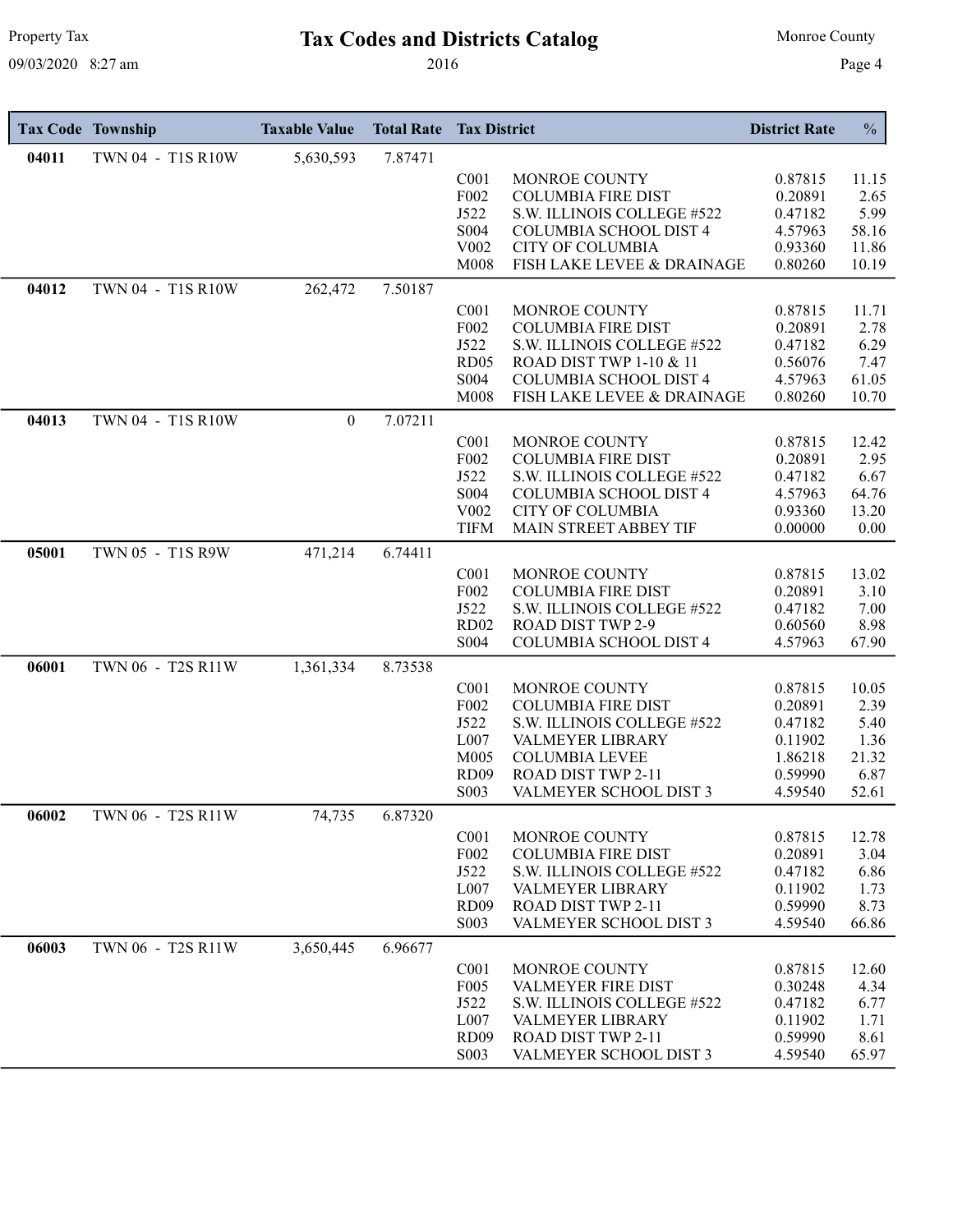# Property Tax **Tax Codes and Districts Catalog** Monroe County

|       | <b>Tax Code Township</b> | <b>Taxable Value</b> | <b>Total Rate</b> | <b>Tax District</b>      |                                                         | <b>District Rate</b> | $\frac{0}{0}$  |
|-------|--------------------------|----------------------|-------------------|--------------------------|---------------------------------------------------------|----------------------|----------------|
| 06004 | TWN 06 - T2S R11W        | 1,808,668            | 8.12266           |                          |                                                         |                      |                |
|       |                          |                      |                   | C <sub>001</sub>         | MONROE COUNTY                                           | 0.87815              | 10.81          |
|       |                          |                      |                   | F005                     | <b>VALMEYER FIRE DIST</b>                               | 0.30248              | 3.72           |
|       |                          |                      |                   | J522<br>L007             | S.W. ILLINOIS COLLEGE #522<br>VALMEYER LIBRARY          | 0.47182<br>0.11902   | 5.81<br>1.47   |
|       |                          |                      |                   | M006                     | HARRISONVILLE LEVEE                                     | 1.15589              | 14.23          |
|       |                          |                      |                   | <b>RD09</b>              | ROAD DIST TWP 2-11                                      | 0.59990              | 7.39           |
|       |                          |                      |                   | S003                     | VALMEYER SCHOOL DIST 3                                  | 4.59540              | 56.57          |
| 06005 | TWN 06 - T2S R11W        | 778,900              | 8.82895           |                          |                                                         |                      |                |
|       |                          |                      |                   | C <sub>001</sub>         | MONROE COUNTY                                           | 0.87815              | 9.95           |
|       |                          |                      |                   | F005                     | <b>VALMEYER FIRE DIST</b>                               | 0.30248              | 3.43           |
|       |                          |                      |                   | J522                     | S.W. ILLINOIS COLLEGE #522                              | 0.47182              | 5.34           |
|       |                          |                      |                   | L007<br>M005             | VALMEYER LIBRARY<br><b>COLUMBIA LEVEE</b>               | 0.11902<br>1.86218   | 1.35<br>21.09  |
|       |                          |                      |                   | <b>RD09</b>              | ROAD DIST TWP 2-11                                      | 0.59990              | 6.79           |
|       |                          |                      |                   | S003                     | VALMEYER SCHOOL DIST 3                                  | 4.59540              | 52.05          |
| 06006 | TWN 06 - T2S R11W        | 8,799,600            | 7.37629           |                          |                                                         |                      |                |
|       |                          |                      |                   | C <sub>001</sub>         | MONROE COUNTY                                           | 0.87815              | 11.91          |
|       |                          |                      |                   | F005                     | VALMEYER FIRE DIST                                      | 0.30248              | 4.10           |
|       |                          |                      |                   | J522                     | S.W. ILLINOIS COLLEGE #522                              | 0.47182              | 6.40           |
|       |                          |                      |                   | L007                     | <b>VALMEYER LIBRARY</b>                                 | 0.11902              | 1.61           |
|       |                          |                      |                   | S003<br>V003             | VALMEYER SCHOOL DIST 3<br>VILLAGE OF VALMEYER           | 4.59540<br>1.00942   | 62.30<br>13.68 |
|       |                          |                      |                   |                          |                                                         |                      |                |
| 06007 | <b>RAILROAD</b>          | $\mathbf{0}$         | 8.12266           |                          |                                                         |                      |                |
|       |                          |                      |                   | C <sub>001</sub><br>F005 | MONROE COUNTY                                           | 0.87815              | 10.81          |
|       |                          |                      |                   | J522                     | VALMEYER FIRE DIST<br>S.W. ILLINOIS COLLEGE #522        | 0.30248<br>0.47182   | 3.72<br>5.81   |
|       |                          |                      |                   | L007                     | VALMEYER LIBRARY                                        | 0.11902              | 1.47           |
|       |                          |                      |                   | M006                     | HARRISONVILLE LEVEE                                     | 1.15589              | 14.23          |
|       |                          |                      |                   | <b>RD09</b>              | ROAD DIST TWP 2-11                                      | 0.59990              | 7.39           |
|       |                          |                      |                   | S003                     | VALMEYER SCHOOL DIST 3                                  | 4.59540              | 56.57          |
| 07001 | TWN 07 - T2S R10W        | 161,932,434          | 6.68533           |                          |                                                         |                      |                |
|       |                          |                      |                   | C <sub>001</sub>         | MONROE COUNTY                                           | 0.87815              | 13.14          |
|       |                          |                      |                   | F001<br>J522             | <b>WATERLOO FIRE DIST</b><br>S.W. ILLINOIS COLLEGE #522 | 0.30980              | 4.63           |
|       |                          |                      |                   | M003                     | WATERLOO PARK                                           | 0.47182<br>0.12959   | 7.06<br>1.94   |
|       |                          |                      |                   | M004                     | <b>WATERLOO CEMETERY</b>                                | 0.00439              | 0.07           |
|       |                          |                      |                   | S005                     | WATERLOO SCHOOL DIST 5                                  | 4.35332              | 65.11          |
|       |                          |                      |                   | V001                     | <b>CITY OF WATERLOO</b>                                 | 0.53826              | 8.05           |
| 07002 | TWN 07 - T2S R10W        | 57,740,932           | 6.55627           |                          |                                                         |                      |                |
|       |                          |                      |                   | C <sub>001</sub>         | MONROE COUNTY                                           | 0.87815              | 13.39          |
|       |                          |                      |                   | F001                     | <b>WATERLOO FIRE DIST</b>                               | 0.30980              | 4.73           |
|       |                          |                      |                   | J522<br><b>RD06</b>      | S.W. ILLINOIS COLLEGE #522<br><b>ROAD DIST TWP 2-10</b> | 0.47182<br>0.54318   | 7.20           |
|       |                          |                      |                   | S005                     | WATERLOO SCHOOL DIST 5                                  | 4.35332              | 8.28<br>66.40  |
| 07003 | TWN 07 - T2S R10W        | 2,182                | 8.41845           |                          |                                                         |                      |                |
|       |                          |                      |                   | C <sub>001</sub>         | MONROE COUNTY                                           | 0.87815              | 10.43          |
|       |                          |                      |                   | F001                     | <b>WATERLOO FIRE DIST</b>                               | 0.30980              | 3.68           |
|       |                          |                      |                   | J522                     | S.W. ILLINOIS COLLEGE #522                              | 0.47182              | 5.60           |
|       |                          |                      |                   | M005                     | <b>COLUMBIA LEVEE</b>                                   | 1.86218              | 22.12          |
|       |                          |                      |                   | <b>RD06</b>              | ROAD DIST TWP 2-10                                      | 0.54318              | 6.45           |
|       |                          |                      |                   | S <sub>0</sub> 05        | WATERLOO SCHOOL DIST 5                                  | 4.35332              | 51.72          |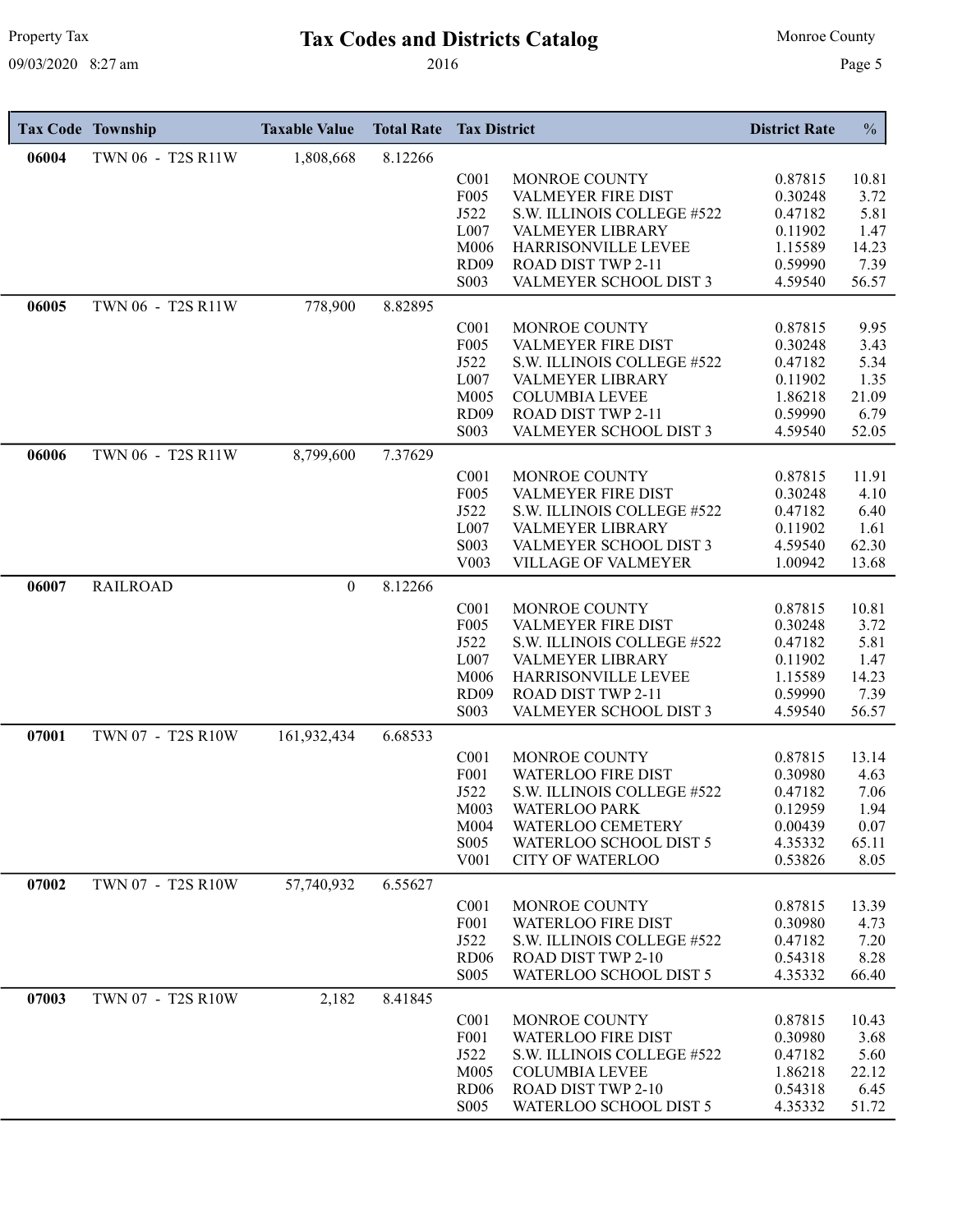# Property Tax **Tax Codes and Districts Catalog** Monroe County

|       | <b>Tax Code Township</b> | <b>Taxable Value</b> | <b>Total Rate</b> | <b>Tax District</b>      |                                                        | <b>District Rate</b> | $\frac{0}{0}$ |
|-------|--------------------------|----------------------|-------------------|--------------------------|--------------------------------------------------------|----------------------|---------------|
| 07004 | TWN 07 - T2S R10W        | $\overline{0}$       | 6.55627           |                          |                                                        |                      |               |
|       |                          |                      |                   | C <sub>001</sub>         | MONROE COUNTY                                          | 0.87815              | 13.39         |
|       |                          |                      |                   | F <sub>001</sub>         | <b>WATERLOO FIRE DIST</b>                              | 0.30980              | 4.73          |
|       |                          |                      |                   | J522                     | S.W. ILLINOIS COLLEGE #522                             | 0.47182              | 7.20          |
|       |                          |                      |                   | M002<br>M007             | LOU-DEL SANITARY DISTRICT<br>LOU-DEL LIGHTING DISTRICT | 0.00000<br>0.00000   | 0.00<br>0.00  |
|       |                          |                      |                   | <b>RD06</b>              | ROAD DIST TWP 2-10                                     | 0.54318              | 8.28          |
|       |                          |                      |                   | S005                     | WATERLOO SCHOOL DIST 5                                 | 4.35332              | 66.40         |
| 07005 | TWN 07 - T2S R10W        | 1,332,705            | 6.91737           |                          |                                                        |                      |               |
|       |                          |                      |                   | C <sub>001</sub>         | MONROE COUNTY                                          | 0.87815              | 12.69         |
|       |                          |                      |                   | F001                     | <b>WATERLOO FIRE DIST</b>                              | 0.30980              | 4.48          |
|       |                          |                      |                   | J522<br>L007             | S.W. ILLINOIS COLLEGE #522                             | 0.47182              | 6.82          |
|       |                          |                      |                   | <b>RD06</b>              | <b>VALMEYER LIBRARY</b><br><b>ROAD DIST TWP 2-10</b>   | 0.11902<br>0.54318   | 1.72<br>7.85  |
|       |                          |                      |                   | S003                     | VALMEYER SCHOOL DIST 3                                 | 4.59540              | 66.44         |
| 07006 | <b>RAILROAD</b>          | $\mathbf{0}$         | 6.55627           |                          |                                                        |                      |               |
|       |                          |                      |                   | C <sub>001</sub>         | MONROE COUNTY                                          | 0.87815              | 13.39         |
|       |                          |                      |                   | F001                     | <b>WATERLOO FIRE DIST</b>                              | 0.30980              | 4.73          |
|       |                          |                      |                   | J522                     | S.W. ILLINOIS COLLEGE #522                             | 0.47182              | 7.20          |
|       |                          |                      |                   | <b>RD06</b>              | ROAD DIST TWP 2-10                                     | 0.54318              | 8.28          |
|       |                          |                      |                   | S005                     | WATERLOO SCHOOL DIST 5                                 | 4.35332              | 66.40         |
| 07007 | TWN 07 - T2S R10W        | 674,230              | 6.69927           |                          |                                                        |                      |               |
|       |                          |                      |                   | C <sub>001</sub><br>F002 | MONROE COUNTY<br><b>COLUMBIA FIRE DIST</b>             | 0.87815<br>0.20891   | 13.11<br>3.12 |
|       |                          |                      |                   | J522                     | S.W. ILLINOIS COLLEGE #522                             | 0.47182              | 7.04          |
|       |                          |                      |                   | RD05                     | <b>ROAD DIST TWP 1-10 &amp; 11</b>                     | 0.56076              | 8.37          |
|       |                          |                      |                   | S004                     | COLUMBIA SCHOOL DIST 4                                 | 4.57963              | 68.36         |
| 07171 | TWN 07 - T2S R10W        | $\Omega$             | 6.68533           |                          |                                                        |                      |               |
|       |                          |                      |                   | C <sub>001</sub>         | MONROE COUNTY                                          | 0.87815              | 13.14         |
|       |                          |                      |                   | F001                     | <b>WATERLOO FIRE DIST</b>                              | 0.30980              | 4.63          |
|       |                          |                      |                   | J522                     | S.W. ILLINOIS COLLEGE #522                             | 0.47182              | 7.06          |
|       |                          |                      |                   | M003<br>M004             | <b>WATERLOO PARK</b><br>WATERLOO CEMETERY              | 0.12959<br>0.00439   | 1.94<br>0.07  |
|       |                          |                      |                   | S005                     | WATERLOO SCHOOL DIST 5                                 | 4.35332              | 65.11         |
|       |                          |                      |                   | V001                     | <b>CITY OF WATERLOO</b>                                | 0.53826              | 8.05          |
| 08001 | TWN 08 - T2S R9W         | 55,183,224           | 6.68533           |                          |                                                        |                      |               |
|       |                          |                      |                   | C <sub>001</sub>         | MONROE COUNTY                                          | 0.87815              | 13.14         |
|       |                          |                      |                   | F001                     | WATERLOO FIRE DIST                                     | 0.30980              | 4.63          |
|       |                          |                      |                   | J522<br>M003             | S.W. ILLINOIS COLLEGE #522<br><b>WATERLOO PARK</b>     | 0.47182<br>0.12959   | 7.06          |
|       |                          |                      |                   | M004                     | WATERLOO CEMETERY                                      | 0.00439              | 1.94<br>0.07  |
|       |                          |                      |                   | S <sub>0</sub> 05        | WATERLOO SCHOOL DIST 5                                 | 4.35332              | 65.11         |
|       |                          |                      |                   | V001                     | <b>CITY OF WATERLOO</b>                                | 0.53826              | 8.05          |
| 08002 | TWN 08 - T2S R9W         | 31,522,821           | 6.61869           |                          |                                                        |                      |               |
|       |                          |                      |                   | C <sub>001</sub>         | MONROE COUNTY                                          | 0.87815              | 13.27         |
|       |                          |                      |                   | F001                     | <b>WATERLOO FIRE DIST</b>                              | 0.30980              | 4.68          |
|       |                          |                      |                   | J522<br><b>RD02</b>      | S.W. ILLINOIS COLLEGE #522<br><b>ROAD DIST TWP 2-9</b> | 0.47182<br>0.60560   | 7.13<br>9.15  |
|       |                          |                      |                   | S005                     | WATERLOO SCHOOL DIST 5                                 | 4.35332              | 65.77         |
| 08003 | TWN 08 - T2S R9W         | 2,322,351            | 6.64387           |                          |                                                        |                      |               |
|       |                          |                      |                   | C <sub>001</sub>         | MONROE COUNTY                                          | 0.87815              | 13.22         |
|       |                          |                      |                   | F003                     | <b>HECKER FIRE DIST</b>                                | 0.33498              | 5.04          |
|       |                          |                      |                   | J522                     | S.W. ILLINOIS COLLEGE #522                             | 0.47182              | 7.10          |
|       |                          |                      |                   | <b>RD02</b>              | <b>ROAD DIST TWP 2-9</b>                               | 0.60560              | 9.12          |
|       |                          |                      |                   | S005                     | WATERLOO SCHOOL DIST 5                                 | 4.35332              | 65.52         |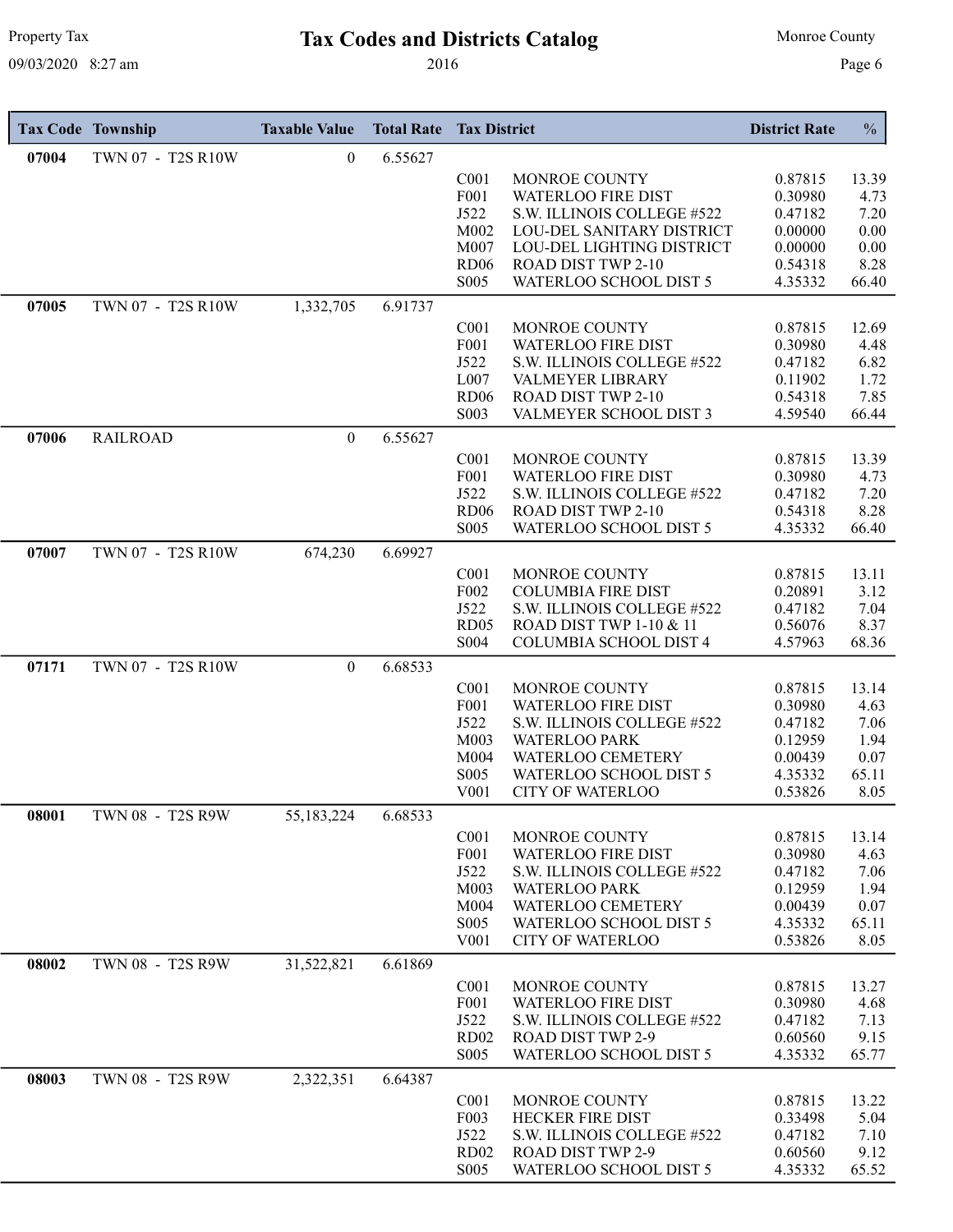# Property Tax **Tax Codes and Districts Catalog** Monroe County

|       | <b>Tax Code Township</b> | <b>Taxable Value</b> | <b>Total Rate</b> | <b>Tax District</b> |                            | <b>District Rate</b> | $\frac{0}{0}$ |
|-------|--------------------------|----------------------|-------------------|---------------------|----------------------------|----------------------|---------------|
| 09001 | TWN 09 - T3S R11W        | 639,453              | 8.53218           |                     |                            |                      |               |
|       |                          |                      |                   | C <sub>001</sub>    | MONROE COUNTY              | 0.87815              | 10.29         |
|       |                          |                      |                   | F005                | <b>VALMEYER FIRE DIST</b>  | 0.30248              | 3.55          |
|       |                          |                      |                   | J522                | S.W. ILLINOIS COLLEGE #522 | 0.47182              | 5.53          |
|       |                          |                      |                   | L007                | VALMEYER LIBRARY           | 0.11902              | 1.39          |
|       |                          |                      |                   | M006                | HARRISONVILLE LEVEE        | 1.15589              | 13.55         |
|       |                          |                      |                   | S003                | VALMEYER SCHOOL DIST 3     | 4.59540              | 53.86         |
|       |                          |                      |                   | V003                | VILLAGE OF VALMEYER        | 1.00942              | 11.83         |
| 09002 | TWN 09 - T3S R11W        | 8,784,479            | 7.37629           |                     |                            |                      |               |
|       |                          |                      |                   | C <sub>001</sub>    | MONROE COUNTY              | 0.87815              | 11.91         |
|       |                          |                      |                   | F005                | VALMEYER FIRE DIST         | 0.30248              | 4.10          |
|       |                          |                      |                   | J522                | S.W. ILLINOIS COLLEGE #522 | 0.47182              | 6.40          |
|       |                          |                      |                   | L007                | <b>VALMEYER LIBRARY</b>    | 0.11902              | 1.61          |
|       |                          |                      |                   | S003                | VALMEYER SCHOOL DIST 3     | 4.59540              | 62.30         |
|       |                          |                      |                   | V <sub>0</sub> 03   | <b>VILLAGE OF VALMEYER</b> | 1.00942              | 13.68         |
| 09003 | TWN 09 - T3S R11W        | 2,473,083            | 8.14141           |                     |                            |                      |               |
|       |                          |                      |                   | C <sub>001</sub>    | MONROE COUNTY              | 0.87815              | 10.79         |
|       |                          |                      |                   | F005                | VALMEYER FIRE DIST         | 0.30248              | 3.72          |
|       |                          |                      |                   | J522                | S.W. ILLINOIS COLLEGE #522 | 0.47182              | 5.80          |
|       |                          |                      |                   | L007                | VALMEYER LIBRARY           | 0.11902              | 1.46          |
|       |                          |                      |                   | M006                | HARRISONVILLE LEVEE        | 1.15589              | 14.20         |
|       |                          |                      |                   | RD10                | ROAD DIST TWP 3&4-11       | 0.61865              | 7.60          |
|       |                          |                      |                   | S003                | VALMEYER SCHOOL DIST 3     | 4.59540              | 56.43         |
| 09004 | TWN 09 - T3S R11W        | 2,826,919            | 6.98552           |                     |                            |                      |               |
|       |                          |                      |                   | C <sub>001</sub>    | MONROE COUNTY              | 0.87815              | 12.57         |
|       |                          |                      |                   | F005                | VALMEYER FIRE DIST         | 0.30248              | 4.33          |
|       |                          |                      |                   | J522                | S.W. ILLINOIS COLLEGE #522 | 0.47182              | 6.75          |
|       |                          |                      |                   | L007                | VALMEYER LIBRARY           | 0.11902              | 1.70          |
|       |                          |                      |                   | <b>RD10</b>         | ROAD DIST TWP 3&4-11       | 0.61865              | 8.86          |
|       |                          |                      |                   | S003                | VALMEYER SCHOOL DIST 3     | 4.59540              | 65.79         |
| 09005 | <b>RAILROAD</b>          | $\boldsymbol{0}$     | 8.53218           |                     |                            |                      |               |
|       |                          |                      |                   | C <sub>001</sub>    | MONROE COUNTY              | 0.87815              | 10.29         |
|       |                          |                      |                   | F005                | VALMEYER FIRE DIST         | 0.30248              | 3.55          |
|       |                          |                      |                   | J522                | S.W. ILLINOIS COLLEGE #522 | 0.47182              | 5.53          |
|       |                          |                      |                   | L007                | <b>VALMEYER LIBRARY</b>    | 0.11902              | 1.39          |
|       |                          |                      |                   | M006                | <b>HARRISONVILLE LEVEE</b> | 1.15589              | 13.55         |
|       |                          |                      |                   | S003                | VALMEYER SCHOOL DIST 3     | 4.59540              | 53.86         |
|       |                          |                      |                   | V <sub>0</sub> 03   | <b>VILLAGE OF VALMEYER</b> | 1.00942              | 11.83         |
| 09006 | <b>RAILROAD</b>          | $\overline{0}$       | 8.14141           |                     |                            |                      |               |
|       |                          |                      |                   | C <sub>001</sub>    | MONROE COUNTY              | 0.87815              | 10.79         |
|       |                          |                      |                   | F <sub>005</sub>    | VALMEYER FIRE DIST         | 0.30248              | 3.72          |
|       |                          |                      |                   | J522                | S.W. ILLINOIS COLLEGE #522 | 0.47182              | 5.80          |
|       |                          |                      |                   | L007                | VALMEYER LIBRARY           | 0.11902              | 1.46          |
|       |                          |                      |                   | M006                | HARRISONVILLE LEVEE        | 1.15589              | 14.20         |
|       |                          |                      |                   | RD10                | ROAD DIST TWP 3&4-11       | 0.61865              | 7.60          |
|       |                          |                      |                   | S <sub>0</sub> 03   | VALMEYER SCHOOL DIST 3     | 4.59540              | 56.43         |
| 09007 | TWN 09 - T3S R11W        | $\overline{2}$       | 7.37629           |                     |                            |                      |               |
|       |                          |                      |                   | C <sub>001</sub>    | MONROE COUNTY              | 0.87815              | 11.91         |
|       |                          |                      |                   | F005                | VALMEYER FIRE DIST         | 0.30248              | 4.10          |
|       |                          |                      |                   | J522                | S.W. ILLINOIS COLLEGE #522 | 0.47182              | 6.40          |
|       |                          |                      |                   | L007                | VALMEYER LIBRARY           | 0.11902              | 1.61          |
|       |                          |                      |                   | S <sub>00</sub> 3   | VALMEYER SCHOOL DIST 3     | 4.59540              | 62.30         |
|       |                          |                      |                   | V <sub>0</sub> 03   | <b>VILLAGE OF VALMEYER</b> | 1.00942              | 13.68         |
|       |                          |                      |                   | <b>TIFR</b>         | <b>ROCK CITY TIF</b>       | 0.00000              | 0.00          |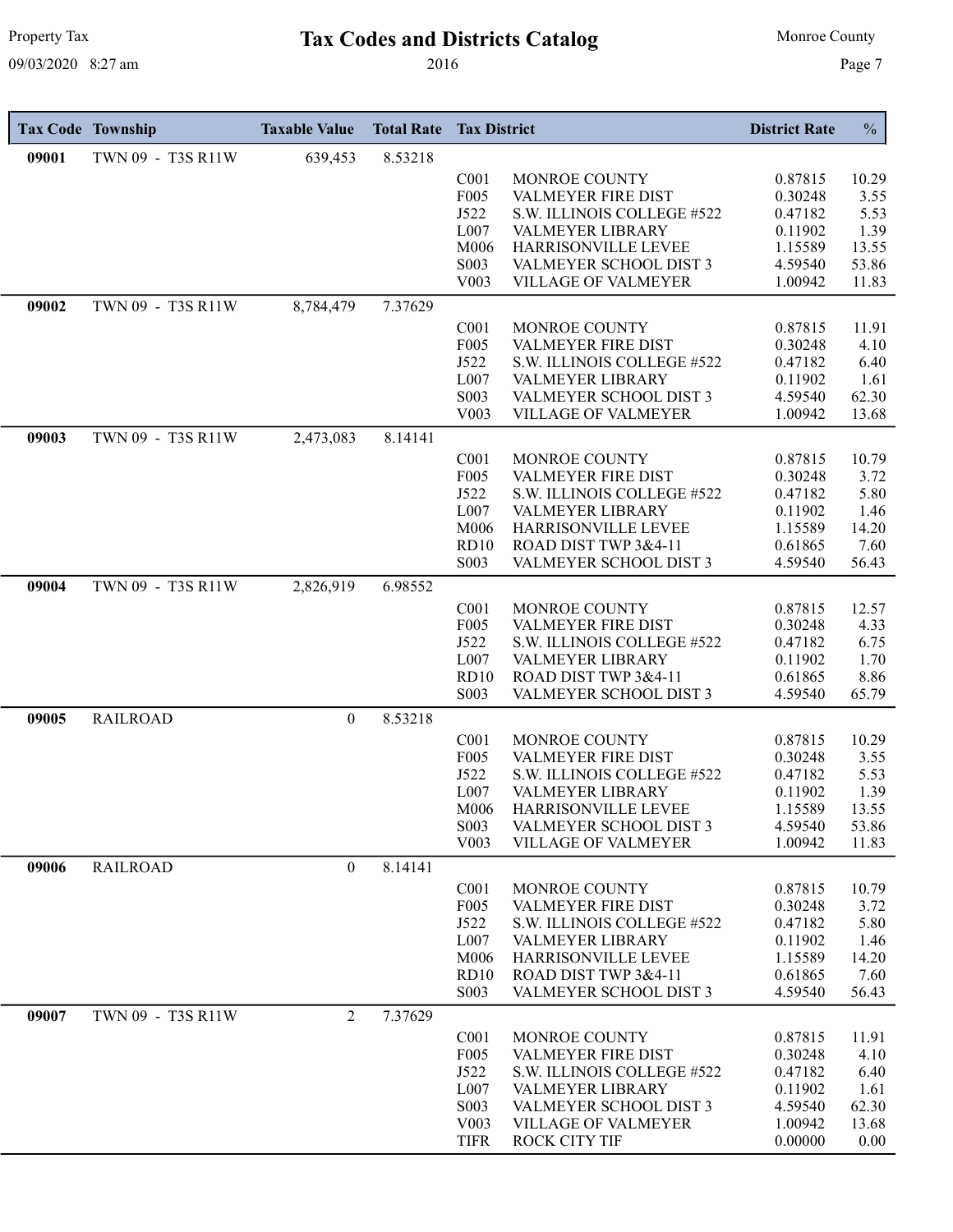# Property Tax **Tax Codes and Districts Catalog** Monroe County

|       | <b>Tax Code Township</b> | <b>Taxable Value</b> | <b>Total Rate</b> | <b>Tax District</b>      |                                                       | <b>District Rate</b> | $\frac{0}{0}$ |
|-------|--------------------------|----------------------|-------------------|--------------------------|-------------------------------------------------------|----------------------|---------------|
| 10001 | TWN 10 - T3S R10W        | 14,203,045           | 6.68533           |                          |                                                       |                      |               |
|       |                          |                      |                   | C <sub>001</sub>         | MONROE COUNTY                                         | 0.87815              | 13.14         |
|       |                          |                      |                   | F001                     | <b>WATERLOO FIRE DIST</b>                             | 0.30980              | 4.63          |
|       |                          |                      |                   | J522<br>M003             | S.W. ILLINOIS COLLEGE #522                            | 0.47182              | 7.06          |
|       |                          |                      |                   | M004                     | <b>WATERLOO PARK</b><br>WATERLOO CEMETERY             | 0.12959<br>0.00439   | 1.94<br>0.07  |
|       |                          |                      |                   | S005                     | WATERLOO SCHOOL DIST 5                                | 4.35332              | 65.11         |
|       |                          |                      |                   | V001                     | <b>CITY OF WATERLOO</b>                               | 0.53826              | 8.05          |
| 10002 | TWN 10 - T3S R10W        | 2,629,551            | 7.04910           |                          |                                                       |                      |               |
|       |                          |                      |                   | C <sub>001</sub>         | MONROE COUNTY                                         | 0.87815              | 12.46         |
|       |                          |                      |                   | F006                     | <b>MAEYSTOWN FIRE DIST</b>                            | 0.44349              | 6.29          |
|       |                          |                      |                   | J522                     | S.W. ILLINOIS COLLEGE #522                            | 0.47182              | 6.69          |
|       |                          |                      |                   | L007                     | VALMEYER LIBRARY                                      | 0.11902              | 1.69          |
|       |                          |                      |                   | S003<br>V005             | VALMEYER SCHOOL DIST 3<br><b>VILLAGE OF MAEYSTOWN</b> | 4.59540<br>0.54122   | 65.19<br>7.68 |
| 10003 | TWN 10 - T3S R10W        | 21,788,118           | 6.57535           |                          |                                                       |                      |               |
|       |                          |                      |                   | C <sub>001</sub>         | MONROE COUNTY                                         | 0.87815              | 13.36         |
|       |                          |                      |                   | F001                     | <b>WATERLOO FIRE DIST</b>                             | 0.30980              | 4.71          |
|       |                          |                      |                   | J522                     | S.W. ILLINOIS COLLEGE #522                            | 0.47182              | 7.18          |
|       |                          |                      |                   | RD07                     | ROAD DIST TWP 3-10                                    | 0.56226              | 8.55          |
|       |                          |                      |                   | S005                     | WATERLOO SCHOOL DIST 5                                | 4.35332              | 66.20         |
| 10004 | TWN 10 - T3S R10W        | 519,278              | 6.93645           |                          |                                                       |                      |               |
|       |                          |                      |                   | C <sub>001</sub>         | MONROE COUNTY                                         | 0.87815              | 12.66         |
|       |                          |                      |                   | F001                     | <b>WATERLOO FIRE DIST</b>                             | 0.30980              | 4.47          |
|       |                          |                      |                   | J522<br>L007             | S.W. ILLINOIS COLLEGE #522<br>VALMEYER LIBRARY        | 0.47182<br>0.11902   | 6.80<br>1.72  |
|       |                          |                      |                   | RD07                     | ROAD DIST TWP 3-10                                    | 0.56226              | 8.11          |
|       |                          |                      |                   | S003                     | VALMEYER SCHOOL DIST 3                                | 4.59540              | 66.24         |
| 10005 | TWN 10 - T3S R10W        | 2,324,852            | 7.07014           |                          |                                                       |                      |               |
|       |                          |                      |                   | C <sub>001</sub>         | MONROE COUNTY                                         | 0.87815              | 12.42         |
|       |                          |                      |                   | F006                     | MAEYSTOWN FIRE DIST                                   | 0.44349              | 6.27          |
|       |                          |                      |                   | J522                     | S.W. ILLINOIS COLLEGE #522                            | 0.47182              | 6.67          |
|       |                          |                      |                   | L007                     | <b>VALMEYER LIBRARY</b>                               | 0.11902              | 1.68          |
|       |                          |                      |                   | RD07<br>S003             | <b>ROAD DIST TWP 3-10</b><br>VALMEYER SCHOOL DIST 3   | 0.56226              | 7.95<br>65.01 |
|       |                          |                      |                   |                          |                                                       | 4.59540              |               |
| 10006 | TWN 10 - T3S R10W        | 3,034,283            | 6.70904           | C <sub>001</sub>         | MONROE COUNTY                                         | 0.87815              | 13.09         |
|       |                          |                      |                   | F006                     | <b>MAEYSTOWN FIRE DIST</b>                            | 0.44349              | 6.61          |
|       |                          |                      |                   | J522                     | S.W. ILLINOIS COLLEGE #522                            | 0.47182              | 7.03          |
|       |                          |                      |                   | RD07                     | ROAD DIST TWP 3-10                                    | 0.56226              | 8.38          |
|       |                          |                      |                   | S005                     | WATERLOO SCHOOL DIST 5                                | 4.35332              | 64.89         |
| 11001 | TWN 11 - T3S R9W         | 7,588,973            | 6.48215           |                          |                                                       |                      |               |
|       |                          |                      |                   | C <sub>001</sub>         | MONROE COUNTY                                         | 0.87815              | 13.55         |
|       |                          |                      |                   | F003                     | <b>HECKER FIRE DIST</b>                               | 0.33498              | 5.17          |
|       |                          |                      |                   | J522<br>RD <sub>03</sub> | S.W. ILLINOIS COLLEGE #522<br>ROAD DIST TWP 3-9       | 0.47182<br>0.44388   | 7.28<br>6.85  |
|       |                          |                      |                   | S005                     | WATERLOO SCHOOL DIST 5                                | 4.35332              | 67.15         |
| 11002 | TWN 11 - T3S R9W         | 6,051,093            | 6.14717           |                          |                                                       |                      |               |
|       |                          |                      |                   | C <sub>001</sub>         | MONROE COUNTY                                         | 0.87815              | 14.29         |
|       |                          |                      |                   | J522                     | S.W. ILLINOIS COLLEGE #522                            | 0.47182              | 7.68          |
|       |                          |                      |                   | RD <sub>03</sub>         | <b>ROAD DIST TWP 3-9</b>                              | 0.44388              | 7.22          |
|       |                          |                      |                   | S005                     | WATERLOO SCHOOL DIST 5                                | 4.35332              | 70.81         |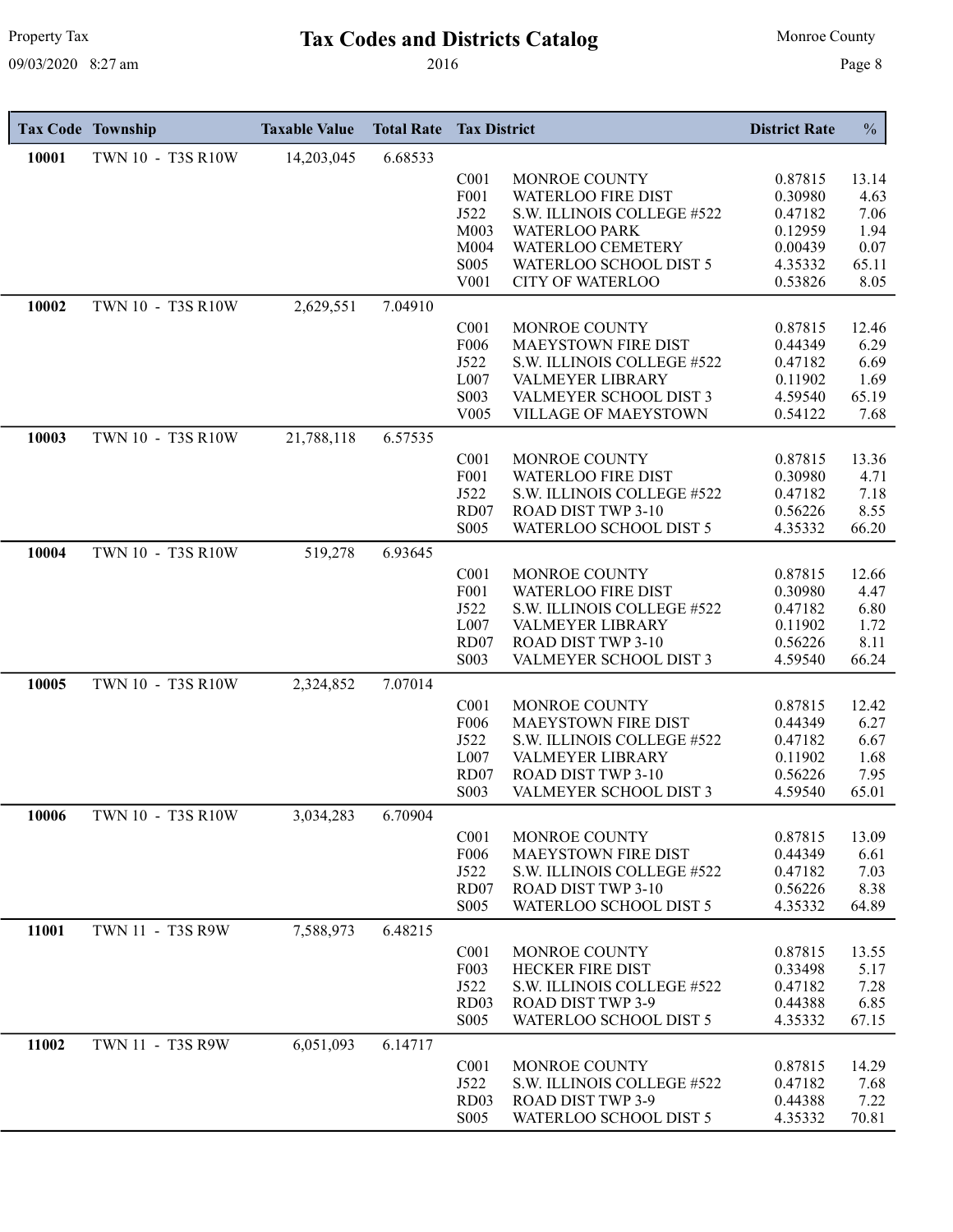# Property Tax **Tax Codes and Districts Catalog** Monroe County

|       | <b>Tax Code Township</b> | <b>Taxable Value</b> | <b>Total Rate</b> | <b>Tax District</b>                  |                                                       | <b>District Rate</b> | $\frac{0}{0}$  |
|-------|--------------------------|----------------------|-------------------|--------------------------------------|-------------------------------------------------------|----------------------|----------------|
| 11003 | TWN 11 - T3S R9W         | 28,548,329           | 6.45697           |                                      |                                                       |                      |                |
|       |                          |                      |                   | C <sub>001</sub>                     | MONROE COUNTY                                         | 0.87815              | 13.60          |
|       |                          |                      |                   | F001                                 | WATERLOO FIRE DIST                                    | 0.30980              | 4.80           |
|       |                          |                      |                   | J522                                 | S.W. ILLINOIS COLLEGE #522                            | 0.47182              | 7.31           |
|       |                          |                      |                   | RD <sub>03</sub><br>S005             | ROAD DIST TWP 3-9<br>WATERLOO SCHOOL DIST 5           | 0.44388<br>4.35332   | 6.87<br>67.42  |
| 12001 | TWN 12 - T3S R8W         | 5,249,774            | 6.70121           |                                      |                                                       |                      |                |
|       |                          |                      |                   |                                      |                                                       |                      |                |
|       |                          |                      |                   | C <sub>001</sub><br>F003             | MONROE COUNTY<br><b>HECKER FIRE DIST</b>              | 0.87815<br>0.33498   | 13.10<br>5.00  |
|       |                          |                      |                   | J522                                 | S.W. ILLINOIS COLLEGE #522                            | 0.47182              | 7.04           |
|       |                          |                      |                   | S005                                 | WATERLOO SCHOOL DIST 5                                | 4.35332              | 64.97          |
|       |                          |                      |                   | V <sub>004</sub>                     | <b>VILLAGE OF HECKER</b>                              | 0.66294              | 9.89           |
| 12002 | TWN 12 - T3S R8W         | 92,037               | 8.00955           |                                      |                                                       |                      |                |
|       |                          |                      |                   | C <sub>001</sub>                     | MONROE COUNTY                                         | 0.87815              | 10.96          |
|       |                          |                      |                   | F004                                 | NEW ATHENS FIRE DIST                                  | 0.67147              | 8.38           |
|       |                          |                      |                   | J522                                 | S.W. ILLINOIS COLLEGE #522                            | 0.47182              | 5.89           |
|       |                          |                      |                   | L008<br>RD01                         | NEW ATHENS LIBRARY<br>ROAD DIST TWP 3-7&8             | 0.19390<br>0.57922   | 2.42<br>7.23   |
|       |                          |                      |                   | S <sub>06</sub> 0                    | NEW ATHENS SCHOOL DIST 60                             | 5.21499              | 65.12          |
| 12003 | TWN 12 - T3S R8W         | 2,419,259            | 7.67306           |                                      |                                                       |                      |                |
|       |                          |                      |                   | C <sub>001</sub>                     | MONROE COUNTY                                         | 0.87815              | 11.44          |
|       |                          |                      |                   | F003                                 | <b>HECKER FIRE DIST</b>                               | 0.33498              | 4.37           |
|       |                          |                      |                   | J522                                 | S.W. ILLINOIS COLLEGE #522                            | 0.47182              | 6.15           |
|       |                          |                      |                   | L008                                 | NEW ATHENS LIBRARY                                    | 0.19390              | 2.53           |
|       |                          |                      |                   | RD01<br>S <sub>06</sub> 0            | ROAD DIST TWP 3-7&8<br>NEW ATHENS SCHOOL DIST 60      | 0.57922<br>5.21499   | 7.55           |
|       |                          |                      |                   |                                      |                                                       |                      | 67.96          |
| 12004 | TWN 12 - T3S R8W         | 6,085,812            | 6.61749           |                                      |                                                       |                      |                |
|       |                          |                      |                   | C <sub>001</sub>                     | MONROE COUNTY                                         | 0.87815              | 13.27          |
|       |                          |                      |                   | F003<br>J522                         | <b>HECKER FIRE DIST</b><br>S.W. ILLINOIS COLLEGE #522 | 0.33498<br>0.47182   | 5.06<br>7.13   |
|       |                          |                      |                   | RD01                                 | ROAD DIST TWP 3-7&8                                   | 0.57922              | 8.75           |
|       |                          |                      |                   | S <sub>0</sub> 05                    | WATERLOO SCHOOL DIST 5                                | 4.35332              | 65.79          |
| 12005 | TWN 12 - T3S R8W         | 1,796,410            | 5.56528           |                                      |                                                       |                      |                |
|       |                          |                      |                   | C <sub>001</sub>                     | MONROE COUNTY                                         | 0.87815              | 15.78          |
|       |                          |                      |                   | F003                                 | HECKER FIRE DIST                                      | 0.33498              | 6.02           |
|       |                          |                      |                   | J522                                 | S.W. ILLINOIS COLLEGE #522                            | 0.47182              | 8.48           |
|       |                          |                      |                   | RD01<br>S132                         | ROAD DIST TWP 3-7&8<br>RED BUD SCHOOL DIST 132        | 0.57922<br>3.30111   | 10.41<br>59.31 |
|       |                          |                      |                   |                                      |                                                       |                      |                |
| 12006 | TWN 12 - T3S R8W         | 9,360,447            | 5.23030           |                                      |                                                       |                      |                |
|       |                          |                      |                   | C <sub>001</sub><br>J522             | MONROE COUNTY<br>S.W. ILLINOIS COLLEGE #522           | 0.87815<br>0.47182   | 16.79<br>9.02  |
|       |                          |                      |                   | RD01                                 | ROAD DIST TWP 3-7&8                                   | 0.57922              | 11.07          |
|       |                          |                      |                   | S132                                 | RED BUD SCHOOL DIST 132                               | 3.30111              | 63.12          |
| 12007 | TWN 12 - T3S R8W         | 140,359              | 6.28251           |                                      |                                                       |                      |                |
|       |                          |                      |                   | C <sub>001</sub>                     | MONROE COUNTY                                         | 0.87815              | 13.98          |
|       |                          |                      |                   | J522                                 | S.W. ILLINOIS COLLEGE #522                            | 0.47182              | 7.51           |
|       |                          |                      |                   | RD <sub>01</sub>                     | ROAD DIST TWP 3-7&8                                   | 0.57922              | 9.22           |
|       |                          |                      |                   | S <sub>0</sub> 05                    | WATERLOO SCHOOL DIST 5                                | 4.35332              | 69.29          |
| 13001 | TWN 13 - T3S R7W         | $\theta$             | 7.33808           |                                      |                                                       |                      |                |
|       |                          |                      |                   | C <sub>001</sub>                     | MONROE COUNTY                                         | 0.87815              | 11.97          |
|       |                          |                      |                   | J522                                 | S.W. ILLINOIS COLLEGE #522<br>NEW ATHENS LIBRARY      | 0.47182              | 6.43           |
|       |                          |                      |                   | L <sub>008</sub><br>RD <sub>01</sub> | ROAD DIST TWP 3-7&8                                   | 0.19390<br>0.57922   | 2.64<br>7.89   |
|       |                          |                      |                   | <b>S060</b>                          | NEW ATHENS SCHOOL DIST 60                             | 5.21499              | 71.07          |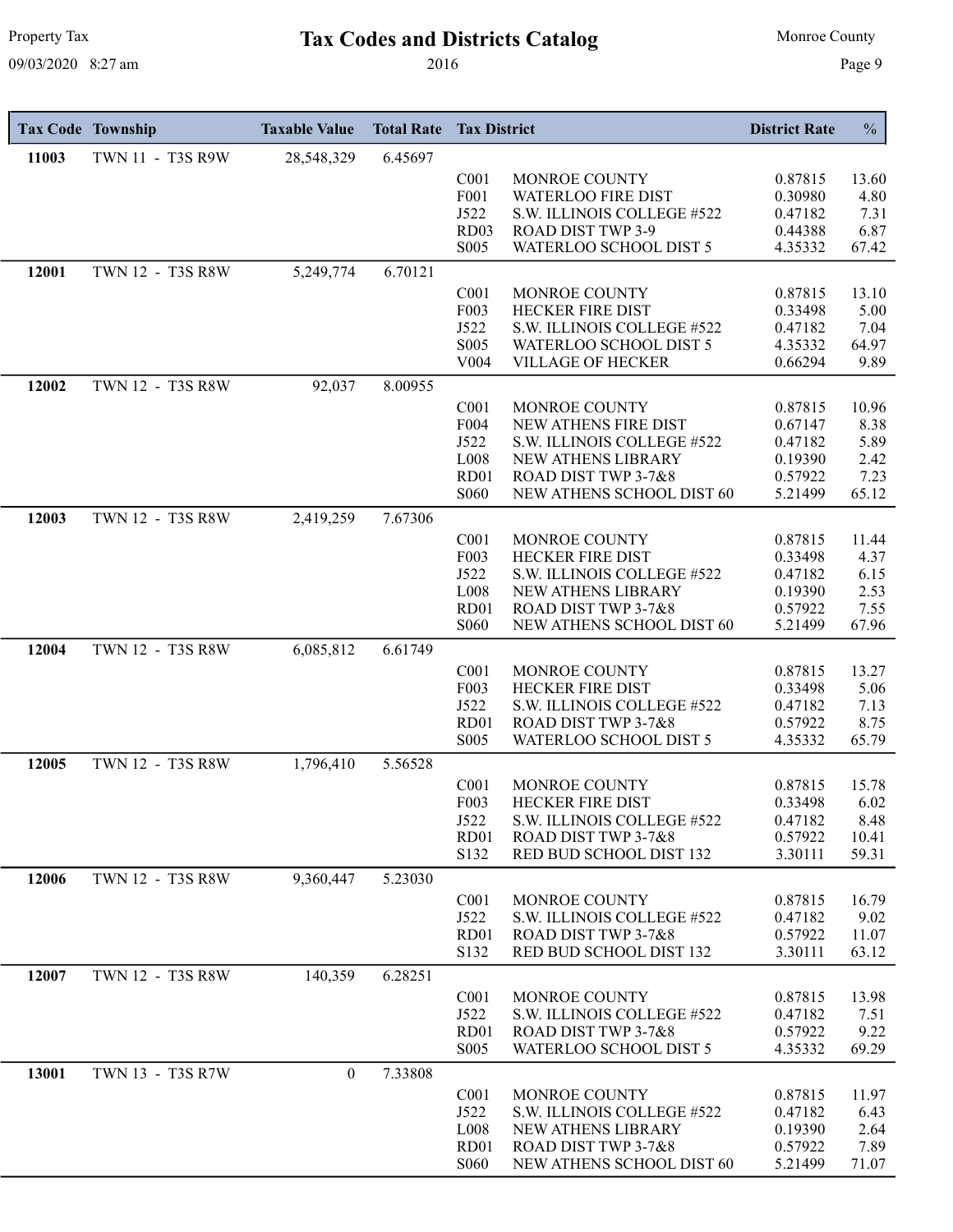# Property Tax **Tax Codes and Districts Catalog** Monroe County

|       | <b>Tax Code Township</b> | <b>Taxable Value</b> | <b>Total Rate</b> | <b>Tax District</b>              |                                                  | <b>District Rate</b> | $\frac{0}{0}$ |
|-------|--------------------------|----------------------|-------------------|----------------------------------|--------------------------------------------------|----------------------|---------------|
| 13002 | TWN 13 - T3S R7W         | 354,370              | 8.00955           |                                  |                                                  |                      |               |
|       |                          |                      |                   | C <sub>001</sub>                 | MONROE COUNTY                                    | 0.87815              | 10.96         |
|       |                          |                      |                   | F004                             | NEW ATHENS FIRE DIST                             | 0.67147              | 8.38          |
|       |                          |                      |                   | J522<br>L008                     | S.W. ILLINOIS COLLEGE #522<br>NEW ATHENS LIBRARY | 0.47182<br>0.19390   | 5.89<br>2.42  |
|       |                          |                      |                   | RD01                             | ROAD DIST TWP 3-7&8                              | 0.57922              | 7.23          |
|       |                          |                      |                   | S <sub>06</sub> 0                | NEW ATHENS SCHOOL DIST 60                        | 5.21499              | 65.12         |
| 13003 | TWN 13 - T3S R7W         | 12,424               | 7.67306           |                                  |                                                  |                      |               |
|       |                          |                      |                   | C <sub>001</sub>                 | MONROE COUNTY                                    | 0.87815              | 11.44         |
|       |                          |                      |                   | F003                             | <b>HECKER FIRE DIST</b>                          | 0.33498              | 4.37          |
|       |                          |                      |                   | J522                             | S.W. ILLINOIS COLLEGE #522                       | 0.47182              | 6.15          |
|       |                          |                      |                   | L008                             | NEW ATHENS LIBRARY                               | 0.19390              | 2.53          |
|       |                          |                      |                   | RD01<br>S <sub>06</sub> 0        | ROAD DIST TWP 3-7&8<br>NEW ATHENS SCHOOL DIST 60 | 0.57922<br>5.21499   | 7.55<br>67.96 |
|       |                          |                      |                   |                                  |                                                  |                      |               |
| 13004 | TWN 13 - T3S R7W         | 826,298              | 5.23030           |                                  |                                                  |                      |               |
|       |                          |                      |                   | C <sub>001</sub><br>J522         | MONROE COUNTY<br>S.W. ILLINOIS COLLEGE #522      | 0.87815<br>0.47182   | 16.79<br>9.02 |
|       |                          |                      |                   | RD01                             | ROAD DIST TWP 3-7&8                              | 0.57922              | 11.07         |
|       |                          |                      |                   | S132                             | RED BUD SCHOOL DIST 132                          | 3.30111              | 63.12         |
| 13005 | TWN 13 - T3S R7W         | 85,187               | 5.56528           |                                  |                                                  |                      |               |
|       |                          |                      |                   | C <sub>001</sub>                 | MONROE COUNTY                                    | 0.87815              | 15.78         |
|       |                          |                      |                   | F003                             | <b>HECKER FIRE DIST</b>                          | 0.33498              | 6.02          |
|       |                          |                      |                   | J522                             | S.W. ILLINOIS COLLEGE #522                       | 0.47182              | 8.48          |
|       |                          |                      |                   | RD01                             | ROAD DIST TWP 3-7&8                              | 0.57922              | 10.41         |
|       |                          |                      |                   | S132                             | RED BUD SCHOOL DIST 132                          | 3.30111              | 59.31         |
| 14001 | TWN 14 - T4S R11W        | 275,183              | 6.98552           |                                  |                                                  |                      |               |
|       |                          |                      |                   | C <sub>001</sub>                 | MONROE COUNTY                                    | 0.87815              | 12.57         |
|       |                          |                      |                   | F005<br>J522                     | VALMEYER FIRE DIST                               | 0.30248<br>0.47182   | 4.33          |
|       |                          |                      |                   | L007                             | S.W. ILLINOIS COLLEGE #522<br>VALMEYER LIBRARY   | 0.11902              | 6.75<br>1.70  |
|       |                          |                      |                   | <b>RD10</b>                      | ROAD DIST TWP 3&4-11                             | 0.61865              | 8.86          |
|       |                          |                      |                   | S003                             | VALMEYER SCHOOL DIST 3                           | 4.59540              | 65.79         |
| 14002 | TWN 14 - T4S R11W        | 492,197              | 7.12653           |                                  |                                                  |                      |               |
|       |                          |                      |                   | C <sub>001</sub>                 | MONROE COUNTY                                    | 0.87815              | 12.32         |
|       |                          |                      |                   | F006                             | <b>MAEYSTOWN FIRE DIST</b>                       | 0.44349              | 6.22          |
|       |                          |                      |                   | J522                             | S.W. ILLINOIS COLLEGE #522                       | 0.47182              | 6.62          |
|       |                          |                      |                   | L007<br>RD10                     | VALMEYER LIBRARY<br>ROAD DIST TWP 3&4-11         | 0.11902<br>0.61865   | 1.67<br>8.68  |
|       |                          |                      |                   | S <sub>0</sub> 03                | VALMEYER SCHOOL DIST 3                           | 4.59540              | 64.49         |
| 14003 | TWN 14 - T4S R11W        | 1,108,165            | 8.28242           |                                  |                                                  |                      |               |
|       |                          |                      |                   | C <sub>001</sub>                 | MONROE COUNTY                                    | 0.87815              | 10.60         |
|       |                          |                      |                   | F <sub>006</sub>                 | MAEYSTOWN FIRE DIST                              | 0.44349              | 5.35          |
|       |                          |                      |                   | J522                             | S.W. ILLINOIS COLLEGE #522                       | 0.47182              | 5.70          |
|       |                          |                      |                   | L007                             | VALMEYER LIBRARY                                 | 0.11902              | 1.44          |
|       |                          |                      |                   | M006                             | <b>HARRISONVILLE LEVEE</b>                       | 1.15589              | 13.96         |
|       |                          |                      |                   | <b>RD10</b><br>S <sub>0</sub> 03 | ROAD DIST TWP 3&4-11<br>VALMEYER SCHOOL DIST 3   | 0.61865<br>4.59540   | 7.47<br>55.48 |
|       |                          |                      |                   |                                  |                                                  |                      |               |
| 14004 | TWN 14 - T4S R11W        | 940,898              | 8.14141           |                                  |                                                  |                      |               |
|       |                          |                      |                   | C <sub>001</sub><br>F005         | MONROE COUNTY<br>VALMEYER FIRE DIST              | 0.87815<br>0.30248   | 10.79<br>3.72 |
|       |                          |                      |                   | J522                             | S.W. ILLINOIS COLLEGE #522                       | 0.47182              | 5.80          |
|       |                          |                      |                   | L007                             | VALMEYER LIBRARY                                 | 0.11902              | 1.46          |
|       |                          |                      |                   | M006                             | HARRISONVILLE LEVEE                              | 1.15589              | 14.20         |
|       |                          |                      |                   | RD10                             | ROAD DIST TWP 3&4-11                             | 0.61865              | 7.60          |
|       |                          |                      |                   | S <sub>0</sub> 03                | VALMEYER SCHOOL DIST 3                           | 4.59540              | 56.43         |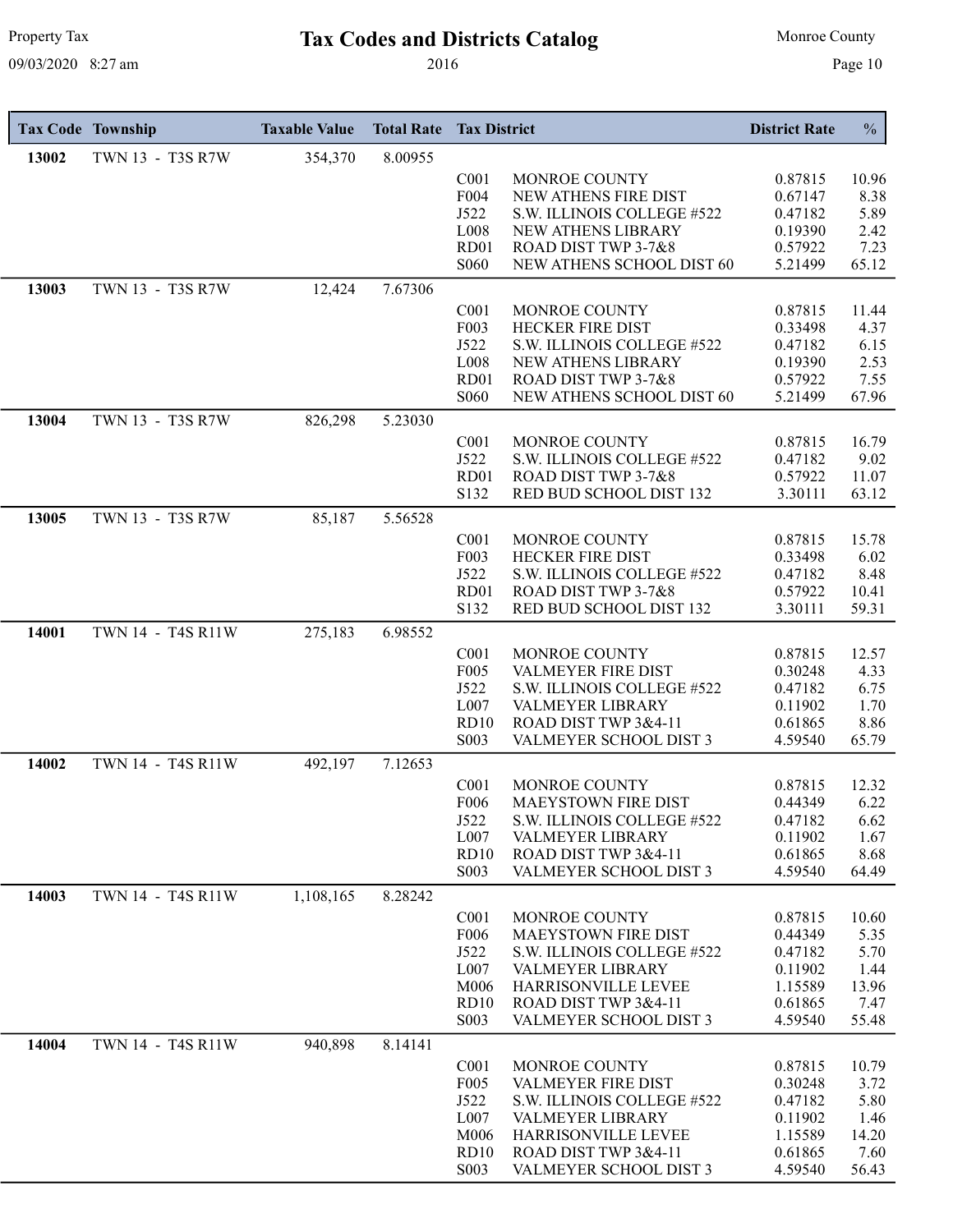# Property Tax **Tax Codes and Districts Catalog** Monroe County

|       | <b>Tax Code Township</b> | <b>Taxable Value</b> | <b>Total Rate</b> | <b>Tax District</b>      |                                                       | <b>District Rate</b> | $\frac{0}{0}$ |
|-------|--------------------------|----------------------|-------------------|--------------------------|-------------------------------------------------------|----------------------|---------------|
| 14005 | <b>RAILROAD</b>          | 0                    | 8.28242           |                          |                                                       |                      |               |
|       |                          |                      |                   | C <sub>001</sub>         | MONROE COUNTY                                         | 0.87815              | 10.60         |
|       |                          |                      |                   | F006                     | <b>MAEYSTOWN FIRE DIST</b>                            | 0.44349              | 5.35          |
|       |                          |                      |                   | J522                     | S.W. ILLINOIS COLLEGE #522                            | 0.47182              | 5.70          |
|       |                          |                      |                   | L007<br>M006             | VALMEYER LIBRARY<br>HARRISONVILLE LEVEE               | 0.11902<br>1.15589   | 1.44<br>13.96 |
|       |                          |                      |                   | RD10                     | ROAD DIST TWP 3&4-11                                  | 0.61865              | 7.47          |
|       |                          |                      |                   | S <sub>0</sub> 03        | VALMEYER SCHOOL DIST 3                                | 4.59540              | 55.48         |
| 15001 | TWN 15 - T4S R10W        | 155,804              | 7.04910           |                          |                                                       |                      |               |
|       |                          |                      |                   | C <sub>001</sub>         | MONROE COUNTY                                         | 0.87815              | 12.46         |
|       |                          |                      |                   | F006                     | <b>MAEYSTOWN FIRE DIST</b>                            | 0.44349              | 6.29          |
|       |                          |                      |                   | J522                     | S.W. ILLINOIS COLLEGE #522                            | 0.47182              | 6.69          |
|       |                          |                      |                   | L007                     | VALMEYER LIBRARY                                      | 0.11902              | 1.69          |
|       |                          |                      |                   | S003<br>V005             | VALMEYER SCHOOL DIST 3<br><b>VILLAGE OF MAEYSTOWN</b> | 4.59540<br>0.54122   | 65.19<br>7.68 |
| 15002 | TWN 15 - T4S R10W        | 300                  | 7.56191           |                          |                                                       |                      |               |
|       |                          |                      |                   | C <sub>001</sub>         | MONROE COUNTY                                         | 0.87815              | 11.61         |
|       |                          |                      |                   | F006                     | <b>MAEYSTOWN FIRE DIST</b>                            | 0.44349              | 5.86          |
|       |                          |                      |                   | J522                     | S.W. ILLINOIS COLLEGE #522                            | 0.47182              | 6.24          |
|       |                          |                      |                   | L007                     | <b>VALMEYER LIBRARY</b>                               | 0.11902              | 1.57          |
|       |                          |                      |                   | <b>RD08</b>              | ROAD DIST TWP 4&5-10                                  | 0.60820              | 8.04          |
|       |                          |                      |                   | S003<br>V <sub>006</sub> | VALMEYER SCHOOL DIST 3<br><b>VILLAGE OF FULTS</b>     | 4.59540<br>0.44583   | 60.78<br>5.90 |
|       |                          |                      |                   |                          |                                                       |                      |               |
| 15003 | TWN 15 - T4S R10W        | 5,791,279            | 6.75498           |                          |                                                       |                      |               |
|       |                          |                      |                   | C <sub>001</sub><br>F006 | MONROE COUNTY<br><b>MAEYSTOWN FIRE DIST</b>           | 0.87815<br>0.44349   | 13.00<br>6.57 |
|       |                          |                      |                   | J522                     | S.W. ILLINOIS COLLEGE #522                            | 0.47182              | 6.98          |
|       |                          |                      |                   | <b>RD08</b>              | ROAD DIST TWP 4&5-10                                  | 0.60820              | 9.00          |
|       |                          |                      |                   | S005                     | WATERLOO SCHOOL DIST 5                                | 4.35332              | 64.45         |
| 15004 | TWN 15 - T4S R10W        | 4,600,959            | 7.11608           |                          |                                                       |                      |               |
|       |                          |                      |                   | C <sub>001</sub>         | MONROE COUNTY                                         | 0.87815              | 12.34         |
|       |                          |                      |                   | F006                     | MAEYSTOWN FIRE DIST                                   | 0.44349              | 6.23          |
|       |                          |                      |                   | J522                     | S.W. ILLINOIS COLLEGE #522                            | 0.47182              | 6.63          |
|       |                          |                      |                   | L007<br>RD <sub>08</sub> | VALMEYER LIBRARY<br>ROAD DIST TWP 4&5-10              | 0.11902<br>0.60820   | 1.67<br>8.55  |
|       |                          |                      |                   | S003                     | VALMEYER SCHOOL DIST 3                                | 4.59540              | 64.58         |
| 15005 | TWN 15 - T4S R10W        | 339,837              | 8.27197           |                          |                                                       |                      |               |
|       |                          |                      |                   | C <sub>001</sub>         | MONROE COUNTY                                         | 0.87815              | 10.62         |
|       |                          |                      |                   | F006                     | MAEYSTOWN FIRE DIST                                   | 0.44349              | 5.36          |
|       |                          |                      |                   | J522                     | S.W. ILLINOIS COLLEGE #522                            | 0.47182              | 5.70          |
|       |                          |                      |                   | L007                     | VALMEYER LIBRARY                                      | 0.11902              | 1.44          |
|       |                          |                      |                   | M006                     | HARRISONVILLE LEVEE                                   | 1.15589              | 13.97         |
|       |                          |                      |                   | <b>RD08</b><br>S003      | ROAD DIST TWP 4&5-10<br>VALMEYER SCHOOL DIST 3        | 0.60820<br>4.59540   | 7.35<br>55.56 |
|       |                          |                      |                   |                          |                                                       |                      |               |
| 15006 | <b>RAILROAD</b>          | $\overline{0}$       | 7.56191           |                          |                                                       |                      |               |
|       |                          |                      |                   | C <sub>001</sub><br>F006 | MONROE COUNTY<br>MAEYSTOWN FIRE DIST                  | 0.87815<br>0.44349   | 11.61<br>5.86 |
|       |                          |                      |                   | J522                     | S.W. ILLINOIS COLLEGE #522                            | 0.47182              | 6.24          |
|       |                          |                      |                   | L007                     | VALMEYER LIBRARY                                      | 0.11902              | 1.57          |
|       |                          |                      |                   | <b>RD08</b>              | ROAD DIST TWP 4&5-10                                  | 0.60820              | 8.04          |
|       |                          |                      |                   | S003                     | VALMEYER SCHOOL DIST 3                                | 4.59540              | 60.78         |
|       |                          |                      |                   | V006                     | <b>VILLAGE OF FULTS</b>                               | 0.44583              | 5.90          |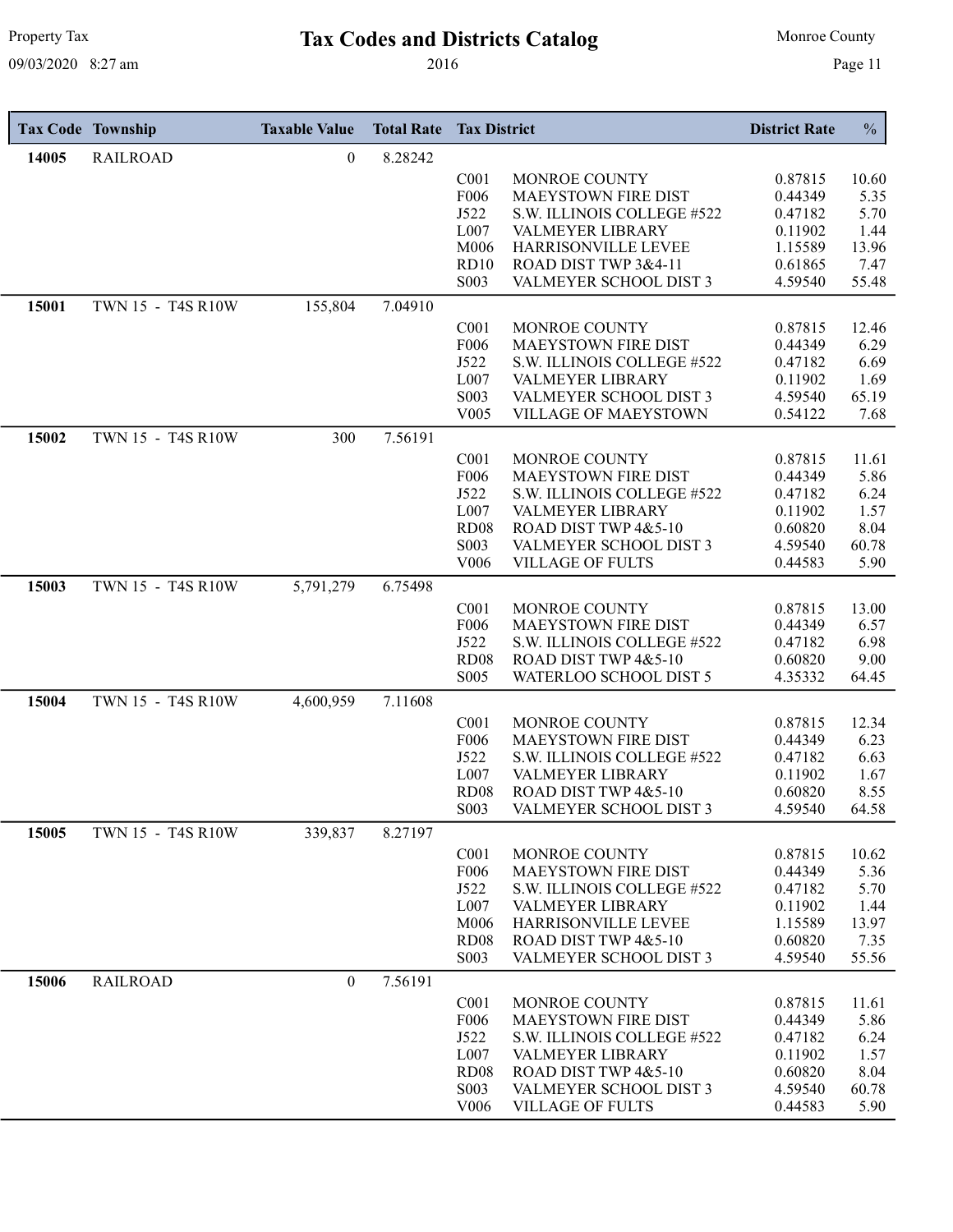# Property Tax **Tax Codes and Districts Catalog** Monroe County

|       | <b>Tax Code Township</b> | <b>Taxable Value</b> | <b>Total Rate</b> | <b>Tax District</b>                   |                                                        | <b>District Rate</b> | $\frac{0}{0}$ |
|-------|--------------------------|----------------------|-------------------|---------------------------------------|--------------------------------------------------------|----------------------|---------------|
| 15007 | TWN 15 - T4S R10W        | 832,594              | 7.53758           |                                       |                                                        |                      |               |
|       |                          |                      |                   | C <sub>001</sub>                      | MONROE COUNTY                                          | 0.87815              | 11.65         |
|       |                          |                      |                   | F006                                  | MAEYSTOWN FIRE DIST                                    | 0.44349              | 5.88          |
|       |                          |                      |                   | J522                                  | S.W. ILLINOIS COLLEGE #522                             | 0.47182              | 6.26          |
|       |                          |                      |                   | L007<br><b>RD08</b>                   | VALMEYER LIBRARY<br>ROAD DIST TWP 4&5-10               | 0.11902<br>0.60820   | 1.58          |
|       |                          |                      |                   | S003                                  | VALMEYER SCHOOL DIST 3                                 | 4.59540              | 8.07<br>60.97 |
|       |                          |                      |                   | M009                                  | FORT CHARTRES & IVY LANDING                            | 0.42150              | 5.59          |
| 15008 | TWN 15 - T4S R10W        | 194,210              | 7.98341           |                                       |                                                        |                      |               |
|       |                          |                      |                   | C <sub>001</sub>                      | MONROE COUNTY                                          | 0.87815              | 11.00         |
|       |                          |                      |                   | F006                                  | MAEYSTOWN FIRE DIST                                    | 0.44349              | 5.56          |
|       |                          |                      |                   | J522                                  | S.W. ILLINOIS COLLEGE #522                             | 0.47182              | 5.91          |
|       |                          |                      |                   | L007                                  | VALMEYER LIBRARY                                       | 0.11902              | 1.49          |
|       |                          |                      |                   | <b>RD08</b>                           | ROAD DIST TWP 4&5-10                                   | 0.60820              | 7.62          |
|       |                          |                      |                   | S003                                  | VALMEYER SCHOOL DIST 3                                 | 4.59540              | 57.56         |
|       |                          |                      |                   | V006<br>M009                          | <b>VILLAGE OF FULTS</b><br>FORT CHARTRES & IVY LANDING | 0.44583<br>0.42150   | 5.58<br>5.28  |
| 16001 | TWN 16 - T4S R9W         |                      | 6.64844           |                                       |                                                        |                      |               |
|       |                          | 1,375,127            |                   |                                       |                                                        |                      |               |
|       |                          |                      |                   | C <sub>001</sub><br>F001              | MONROE COUNTY<br><b>WATERLOO FIRE DIST</b>             | 0.87815<br>0.30980   | 13.21<br>4.66 |
|       |                          |                      |                   | J522                                  | S.W. ILLINOIS COLLEGE #522                             | 0.47182              | 7.10          |
|       |                          |                      |                   | RD <sub>04</sub>                      | ROAD DIST TWP 4&5-9                                    | 0.63535              | 9.56          |
|       |                          |                      |                   | S005                                  | WATERLOO SCHOOL DIST 5                                 | 4.35332              | 65.47         |
| 16002 | TWN 16 - T4S R9W         | 6,861,307            | 6.33864           |                                       |                                                        |                      |               |
|       |                          |                      |                   | C <sub>001</sub>                      | MONROE COUNTY                                          | 0.87815              | 13.85         |
|       |                          |                      |                   | J522                                  | S.W. ILLINOIS COLLEGE #522                             | 0.47182              | 7.44          |
|       |                          |                      |                   | RD <sub>04</sub>                      | ROAD DIST TWP 4&5-9                                    | 0.63535              | 10.02         |
|       |                          |                      |                   | S005                                  | WATERLOO SCHOOL DIST 5                                 | 4.35332              | 68.69         |
| 16003 | TWN 16 - T4S R9W         | 6,897,638            | 5.28643           |                                       |                                                        |                      |               |
|       |                          |                      |                   | C <sub>001</sub>                      | MONROE COUNTY                                          | 0.87815              | 16.61         |
|       |                          |                      |                   | J522<br>RD <sub>04</sub>              | S.W. ILLINOIS COLLEGE #522<br>ROAD DIST TWP 4&5-9      | 0.47182<br>0.63535   | 8.93<br>12.02 |
|       |                          |                      |                   | S132                                  | RED BUD SCHOOL DIST 132                                | 3.30111              | 62.44         |
| 16004 | TWN 16 - T4S R9W         | 184,203              | 6.78213           |                                       |                                                        |                      |               |
|       |                          |                      |                   | C <sub>001</sub>                      | MONROE COUNTY                                          | 0.87815              | 12.95         |
|       |                          |                      |                   | F <sub>006</sub>                      | MAEYSTOWN FIRE DIST                                    | 0.44349              | 6.54          |
|       |                          |                      |                   | J522                                  | S.W. ILLINOIS COLLEGE #522                             | 0.47182              | 6.96          |
|       |                          |                      |                   | RD <sub>04</sub>                      | ROAD DIST TWP 4&5-9                                    | 0.63535              | 9.37          |
|       |                          |                      |                   | S005                                  | WATERLOO SCHOOL DIST 5                                 | 4.35332              | 64.18         |
| 17001 | TWN 17 - T5S R10W        | 455,517              | 6.67259           |                                       |                                                        |                      |               |
|       |                          |                      |                   | C <sub>001</sub>                      | MONROE COUNTY                                          | 0.87815              | 13.16         |
|       |                          |                      |                   | J522                                  | S.W. ILLINOIS COLLEGE #522                             | 0.47182              | 7.07          |
|       |                          |                      |                   | L007                                  | <b>VALMEYER LIBRARY</b>                                | 0.11902              | 1.78          |
|       |                          |                      |                   | RD <sub>08</sub><br>S <sub>0</sub> 03 | ROAD DIST TWP 4&5-10<br>VALMEYER SCHOOL DIST 3         | 0.60820<br>4.59540   | 9.11<br>68.88 |
|       |                          |                      |                   |                                       |                                                        |                      |               |
| 17002 | <b>RAILROAD</b>          | $\theta$             | 6.67259           |                                       |                                                        |                      |               |
|       |                          |                      |                   | C <sub>001</sub><br>J522              | MONROE COUNTY<br>S.W. ILLINOIS COLLEGE #522            | 0.87815<br>0.47182   | 13.16<br>7.07 |
|       |                          |                      |                   | L007                                  | VALMEYER LIBRARY                                       | 0.11902              | 1.78          |
|       |                          |                      |                   | RD <sub>08</sub>                      | ROAD DIST TWP 4&5-10                                   | 0.60820              | 9.11          |
|       |                          |                      |                   | S003                                  | VALMEYER SCHOOL DIST 3                                 | 4.59540              | 68.88         |
|       |                          |                      |                   |                                       |                                                        |                      |               |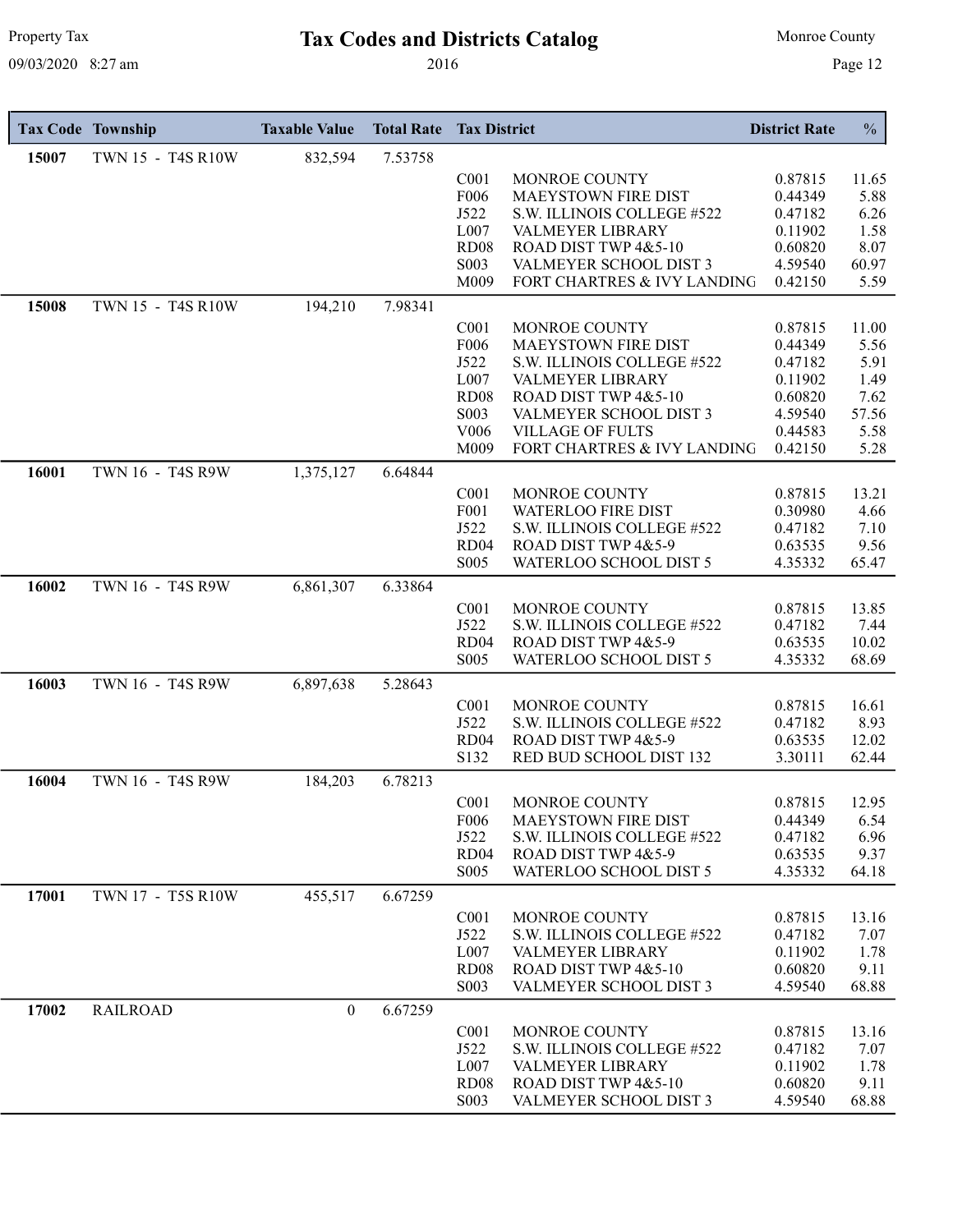# Property Tax **Tax Codes and Districts Catalog** Monroe County

|       | <b>Tax Code Township</b> | <b>Taxable Value</b> | <b>Total Rate</b> | <b>Tax District</b> |                                            | <b>District Rate</b> | $\frac{0}{0}$ |
|-------|--------------------------|----------------------|-------------------|---------------------|--------------------------------------------|----------------------|---------------|
| 17003 | TWN 17 - T5S R10W        | 587,679              | 7.09409           |                     |                                            |                      |               |
|       |                          |                      |                   | C <sub>001</sub>    | MONROE COUNTY                              | 0.87815              | 12.38         |
|       |                          |                      |                   | J522                | S.W. ILLINOIS COLLEGE #522                 | 0.47182              | 6.65          |
|       |                          |                      |                   | L007                | VALMEYER LIBRARY                           | 0.11902              | 1.68          |
|       |                          |                      |                   | <b>RD08</b>         | ROAD DIST TWP 4&5-10                       | 0.60820              | 8.57          |
|       |                          |                      |                   | S003                | VALMEYER SCHOOL DIST 3                     | 4.59540              | 64.78         |
|       |                          |                      |                   | M009                | FORT CHARTRES & IVY LANDING                | 0.42150              | 5.94          |
| 18001 | TWN 18 - T5S R9W         | 920,972              | 6.33864           |                     |                                            |                      |               |
|       |                          |                      |                   | C <sub>001</sub>    | MONROE COUNTY                              | 0.87815              | 13.85         |
|       |                          |                      |                   | J522                | S.W. ILLINOIS COLLEGE #522                 | 0.47182              | 7.44          |
|       |                          |                      |                   | RD <sub>04</sub>    | ROAD DIST TWP 4&5-9                        | 0.63535              | 10.02         |
|       |                          |                      |                   | S005                | WATERLOO SCHOOL DIST 5                     | 4.35332              | 68.69         |
| 18002 | TWN 18 - T5S R9W         | 107,386              | 5.28643           |                     |                                            |                      |               |
|       |                          |                      |                   | C <sub>001</sub>    | MONROE COUNTY                              | 0.87815              | 16.61         |
|       |                          |                      |                   | J522                | S.W. ILLINOIS COLLEGE #522                 | 0.47182              | 8.93          |
|       |                          |                      |                   | RD <sub>04</sub>    | ROAD DIST TWP 4&5-9                        | 0.63535              | 12.02         |
|       |                          |                      |                   | S132                | RED BUD SCHOOL DIST 132                    | 3.30111              | 62.44         |
| 18003 | <b>RAILROAD</b>          | $\overline{0}$       | 6.33864           |                     |                                            |                      |               |
|       |                          |                      |                   | C <sub>001</sub>    | MONROE COUNTY                              | 0.87815              | 13.85         |
|       |                          |                      |                   | J522                | S.W. ILLINOIS COLLEGE #522                 | 0.47182              | 7.44          |
|       |                          |                      |                   | RD <sub>04</sub>    | ROAD DIST TWP 4&5-9                        | 0.63535              | 10.02         |
|       |                          |                      |                   | S <sub>005</sub>    | WATERLOO SCHOOL DIST 5                     | 4.35332              | 68.69         |
| 18004 | TWN 18 - T5S R9W         | 171,367              | 6.76014           |                     |                                            |                      |               |
|       |                          |                      |                   | C <sub>001</sub>    | MONROE COUNTY                              | 0.87815              | 12.99         |
|       |                          |                      |                   | J522                | S.W. ILLINOIS COLLEGE #522                 | 0.47182              | 6.98          |
|       |                          |                      |                   | RD <sub>04</sub>    | ROAD DIST TWP 4&5-9                        | 0.63535              | 9.40          |
|       |                          |                      |                   | S005                | WATERLOO SCHOOL DIST 5                     | 4.35332              | 64.39         |
|       |                          |                      |                   | M009                | FORT CHARTRES & IVY LANDING                | 0.42150              | 6.24          |
| 4010  | TWN 04 - T1S R10W        | $\theta$             | 7.30946           |                     |                                            |                      |               |
|       |                          |                      |                   |                     |                                            |                      |               |
|       |                          |                      |                   | C <sub>001</sub>    | MONROE COUNTY<br><b>COLUMBIA FIRE DIST</b> | 0.87815              | 12.01         |
|       |                          |                      |                   | F <sub>002</sub>    |                                            | 0.20891              | 2.86          |
|       |                          |                      |                   | J522<br>M001        | S.W. ILLINOIS COLLEGE #522                 | 0.47182<br>0.61019   | 6.45<br>8.35  |
|       |                          |                      |                   | RD <sub>05</sub>    | PRAIRIE DU PONT<br>ROAD DIST TWP 1-10 & 11 | 0.56076              |               |
|       |                          |                      |                   | S004                | COLUMBIA SCHOOL DIST 4                     | 4.57963              | 7.67<br>62.66 |
|       |                          |                      |                   | V <sub>0</sub> 07   | <b>VILLAGE OF DUPO</b>                     | 0.00000              |               |
|       |                          |                      |                   |                     |                                            |                      | 0.00          |
| 99001 | <b>RAILROAD</b>          | 8,580,831            | 0.87815           |                     |                                            |                      |               |
|       |                          |                      |                   | C <sub>001</sub>    | MONROE COUNTY                              | 0.87815              | 100.00        |
| 99002 | <b>RAILROAD</b>          | 169,644              | 0.63535           |                     |                                            |                      |               |
|       |                          |                      |                   | RD <sub>04</sub>    | ROAD DIST TWP 4&5-9                        | 0.63535              | 100.00        |
| 99003 | <b>RAILROAD</b>          | 2,313,941            | 0.56076           |                     |                                            |                      |               |
|       |                          |                      |                   | RD05                | ROAD DIST TWP 1-10 & 11                    | 0.56076              | 100.00        |
| 99004 | <b>RAILROAD</b>          | 2,267,798            | 0.60820           |                     |                                            |                      |               |
|       |                          |                      |                   | RD <sub>08</sub>    | ROAD DIST TWP 4&5-10                       | 0.60820              | 100.00        |
|       |                          |                      |                   |                     |                                            |                      |               |
| 99005 | <b>RAILROAD</b>          | 2,075,082            | 0.61865           |                     |                                            |                      |               |
|       |                          |                      |                   | RD10                | ROAD DIST TWP 3&4-11                       | 0.61865              | 100.00        |
| 99006 | <b>RAILROAD</b>          | 1,749,366            | 0.59990           |                     |                                            |                      |               |
|       |                          |                      |                   | RD <sub>09</sub>    | ROAD DIST TWP 2-11                         | 0.59990              | 100.00        |
|       |                          |                      |                   |                     |                                            |                      |               |
| 99007 | <b>RAILROAD</b>          | 266,011              | 0.93360           |                     |                                            |                      |               |
|       |                          |                      |                   | V <sub>0</sub> 02   | <b>CITY OF COLUMBIA</b>                    | 0.93360              | 100.00        |